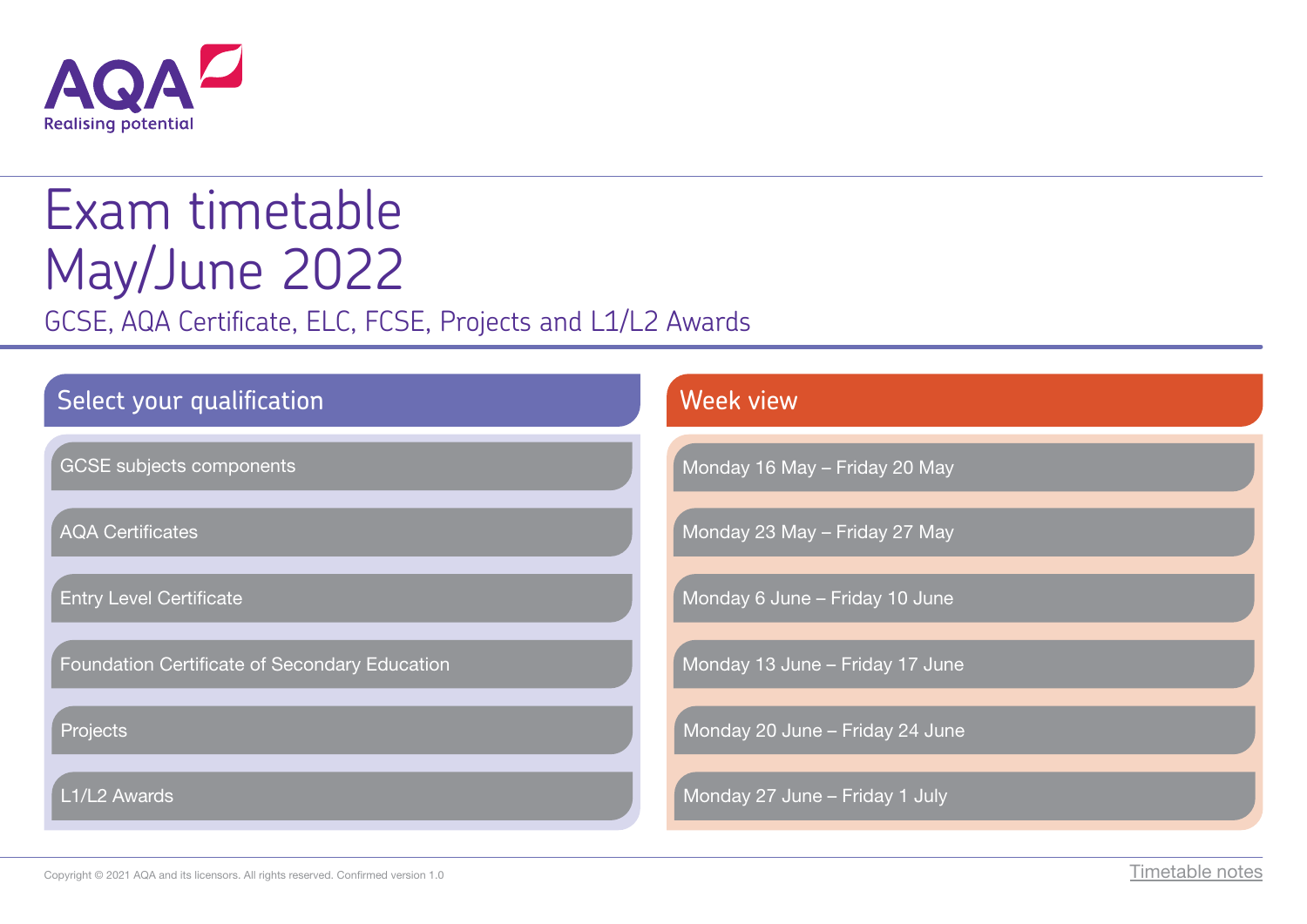#### Timetable notes

- 1. GCSE exams are timetabled in common exam slots agreed by all exam boards under the Joint Council for Qualifications (JCQ).
- 2. Each exam must be taken on the day, date and at the time shown on the timetable. The published starting time of all exams is either 9.00am or 1.30pm. Students taking more than one exam in a session should take these consecutively. A supervised break may be given between the exams taken consecutively at the discretion of the school/college.
- 3. Schools/colleges may start an exam up to 30 minutes before the published starting time without notifying AQA.
- 4. Schools/colleges may delay the starting time of an exam by up to 30 minutes later than the published starting time without notifying AQA.
- 5. For information on any other timetable variations, please refer to the *[JCQ Instructions for conducting examinations](http://www.jcq.org.uk/exams-office/ice---instructions-for-conducting-examinations)* or contact [Customer services.](mailto:eos%40aqa.org.uk?subject=)
- 6. For examinations that last less than one hour, candidates must be supervised and question papers must be kept in the centre's secure storage facility until the published finishing time of the examination.
- 7. Some components require the issue of question papers, stimulus material or other information in advance of the normal timetable period. Schools/ colleges should check the specification for information on the material required by students.
- 8. Any reading time allowed for an exam is included in the time specified.

9. Schools/colleges must arrange practical and oral units according to the procedures given on the relevant [subject](http://www.aqa.org.uk/subjects) page of our website. Such units are shown only on the 'Subject and product list' pages of this document. Private Candidates will need to find an AQA-approved school or college who will take responsibility for all aspects of qualification delivery. This includes supervising, authenticating, standardising and marking all nonexam assessment (NEA) work.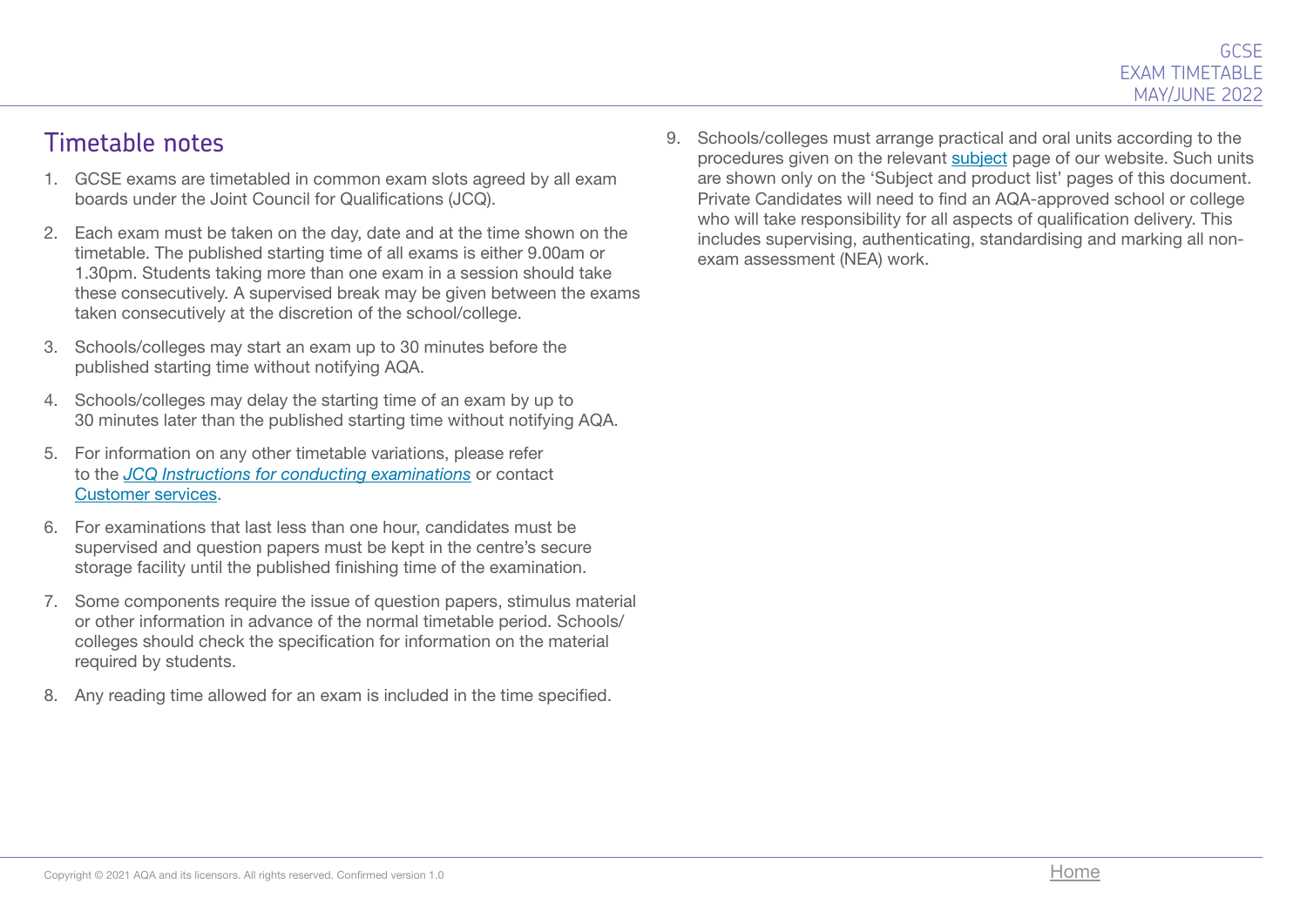#### Subject/qualification notes

10. Schools/colleges should submit their internally-assessed marks/ assessments so that they are received by AQA and their designated AQA moderator by the dates shown in the table below.

| <b>Submission date</b> | <b>Subject</b>                                                       |
|------------------------|----------------------------------------------------------------------|
| 7 May 2022             | All units and components unless otherwise<br>specified in this table |
| 15 May 2022            | <b>ELC qualifications, FCSE and Projects</b>                         |
| 31 May 2022            | <b>GCSE Art and Design</b>                                           |

- 11. Students entered for the May/June 2022 exams may carry forward the coursework component mark from a previous series. Please ensure these students are entered on to the centre mark submission software using the special status of carry forward. Further guidance is available on the [Carry forward of marks](http://www.aqa.org.uk/exams-administration/coursework-controlled-assessment-nea/carry-forward-of-marks) page of our website.
- 12. GCSE History (8145), students will need to take one of 8145/1B/A 8145/1B/E options plus two options from the other three optional studies. The overall duration is three hours, equating to one hour per study.
- 13. GCSE Religious Studies (short course) (8061), students will need to take section 5 plus two of the optional sections from 8061/1-4. The overall duration of the exam is 1h 45m.
- 14. GCSE Religious Studies (8062), for Paper 1, students will need to take two of the options 8062/11-17. The overall duration of Paper 1 is 1h 45m. For Paper 2, students will need to take one of the two options A or B. The duration of Paper 2 is 1hr 45m.
- 15. The practical exams for GCSE Drama 8261/XE will take place between 1 September 2021 and 31 May 2022 and will be examined by post.
- 16. The submission date for GCSE Physical Education spreadsheets will be approximately 3 weeks prior to the school/college's moderation. Moderation will be conducted by posting samples of work and will take place between 1 March and 31 May 2022.
- 17. Please see examination window details in the table below:

| Window date            | <b>Subject</b>                             |
|------------------------|--------------------------------------------|
| 04 April – 20 May 2022 | Modern Foreign Language<br>speaking tests* |

\*Schools/colleges can only test during 5 weeks of this window

18. The awarding bodies have designated Wednesday 29 June 2022 as a 'contingency day' for examinations. This is consistent with the qualification regulators' document Exam system contingency plan: England, Wales and Northern Ireland – [gov.uk/government/publications/](http://gov.uk/government/publications/exam-system-contingency-plan-england-wales-and-northern-ireland) [exam-system-contingency-plan-england-wales-and-northern-ireland](http://gov.uk/government/publications/exam-system-contingency-plan-england-wales-and-northern-ireland)

The designation of a 'contingency day' within the common examination timetable is in the event of national or significant local disruption to examinations in the United Kingdom. It is part of the awarding bodies' standard contingency planning for examinations.

Centres must therefore remind candidates that they must remain available until Wednesday 29 June 2022 should an awarding body need to invoke its contingency plan.

19. Please see examination window details in the table below:

| Results publication <b>R</b>       | Date                     |
|------------------------------------|--------------------------|
| Electronically to schools/colleges | Wednesday 24 August 2022 |
| Available to students              | Thursday 25 August 2022  |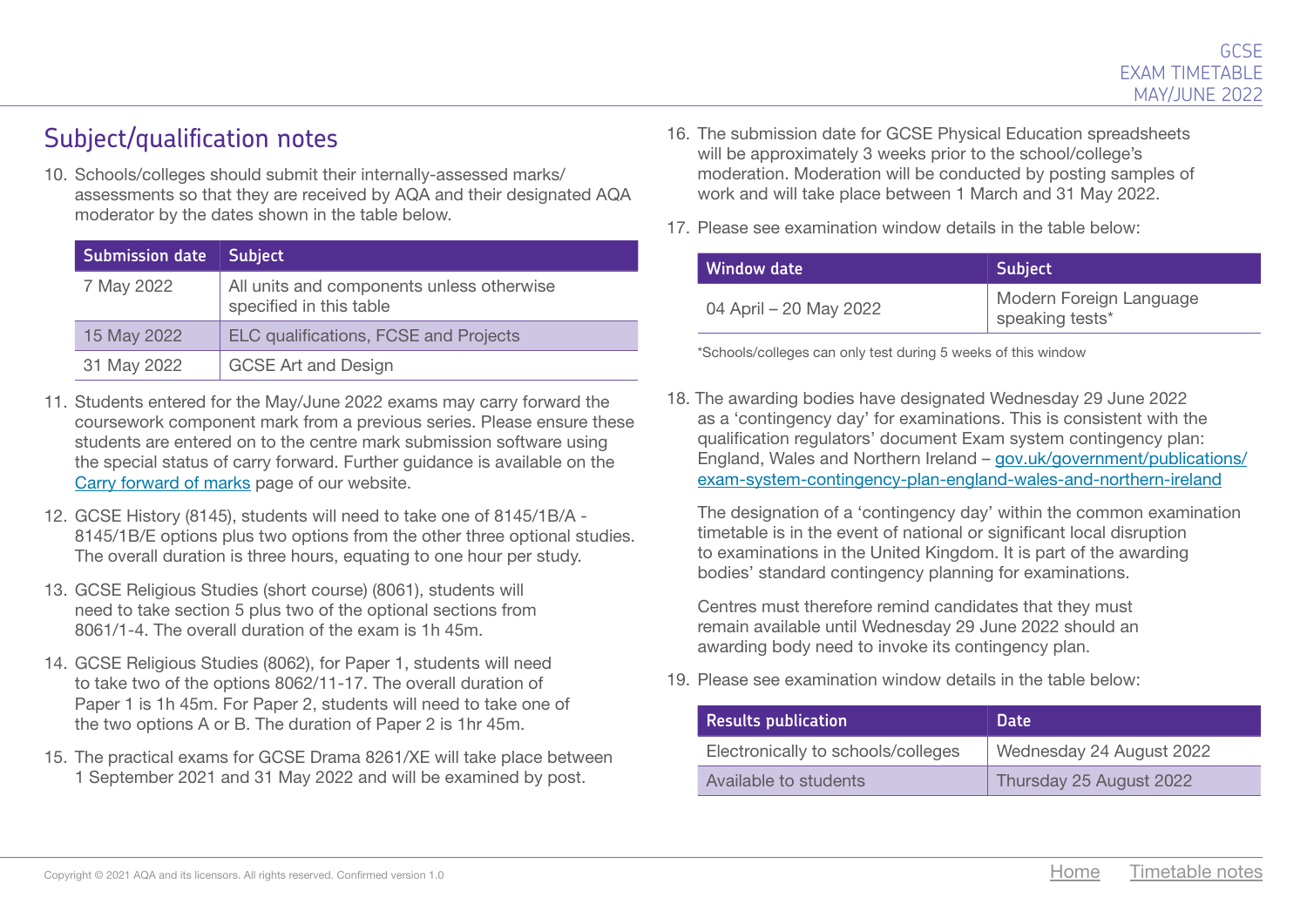A ← Search by subject alphabetically

| Code                                 | Type                                           | <b>Notes</b> | <b>Duration</b> | <b>Date</b> | am/<br>pm |
|--------------------------------------|------------------------------------------------|--------------|-----------------|-------------|-----------|
|                                      | Art and Design (Art, craft and design) 8201    |              |                 |             |           |
| 8201/C                               | Non-exam assessment - portfolio                | 10           | Submit by       | 31 May 2022 |           |
| Art and Design (Fine art) 8202       |                                                |              |                 |             |           |
| 8202/C                               | Non-exam assessment - portfolio                | 10           | Submit by       | 31 May 2022 |           |
|                                      | Art and Design (Graphic communication) 8203    |              |                 |             |           |
| 8203/C                               | Non-exam assessment - portfolio                | 10           | Submit by       | 31 May 2022 |           |
| Art and Design (Textile design) 8204 |                                                |              |                 |             |           |
| 8204/C                               | Non-exam assessment - portfolio                | 10           | Submit by       | 31 May 2022 |           |
|                                      | Art and Design (Three-dimensional design) 8205 |              |                 |             |           |
| 8205/C                               | Non-exam assessment - portfolio                | 10           | Submit by       | 31 May 2022 |           |
| Art and Design (Photography) 8206    |                                                |              |                 |             |           |
| 8206/C                               | Non-exam assessment - portfolio                | 10           | Submit by       | 31 May 2022 |           |

A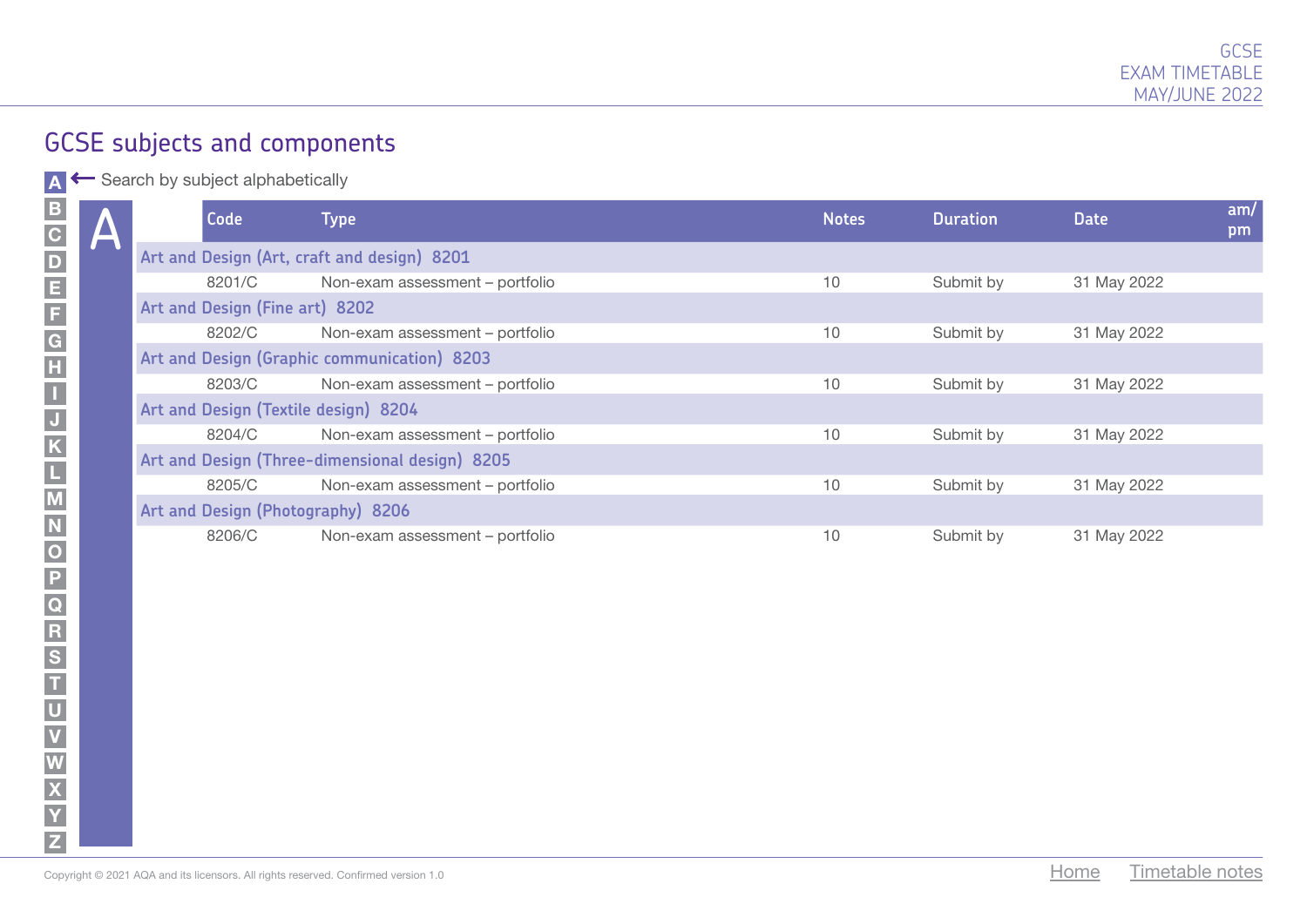| $\mathsf B$          | Code                                                                                 | Type                                                                                                                                | <b>Notes</b> | <b>Duration</b>                                                                                           | <b>Date</b>                                                                                                            | am/<br>pm                        |
|----------------------|--------------------------------------------------------------------------------------|-------------------------------------------------------------------------------------------------------------------------------------|--------------|-----------------------------------------------------------------------------------------------------------|------------------------------------------------------------------------------------------------------------------------|----------------------------------|
| Bengali 8638         |                                                                                      |                                                                                                                                     |              |                                                                                                           |                                                                                                                        |                                  |
|                      | 8638/LF<br>8638/LH<br>8638/RF<br>8638/RH<br>8638/SF<br>8638/SH<br>8638/WF<br>8638/WH | Listening<br>Listening<br>Reading<br>Reading<br>Speaking test<br>Speaking test<br>Writing<br>Writing                                | 17<br>17     | 35 <sub>m</sub><br>45 <sub>m</sub><br>45 <sub>m</sub><br>1h<br>Submit by<br>Submit by<br>1h 05m<br>1h 20m | 25 May 2022<br>25 May 2022<br>25 May 2022<br>25 May 2022<br>23 May 2022<br>23 May 2022<br>14 June 2022<br>14 June 2022 | pm<br>pm<br>pm<br>pm<br>pm<br>pm |
| Biology 8461         |                                                                                      |                                                                                                                                     |              |                                                                                                           |                                                                                                                        |                                  |
|                      | 8461/1F<br>8461/1H<br>8461/2F<br>8461/2H                                             | Paper 1<br>Paper 1<br>Paper 2<br>Paper 2                                                                                            |              | 1h 45m<br>1h 45m<br>1h 45m<br>1h 45m                                                                      | 17 May 2022<br>17 May 2022<br>15 June 2022<br>15 June 2022                                                             | am<br>am<br>am<br>am             |
| <b>Business 8132</b> |                                                                                      |                                                                                                                                     |              |                                                                                                           |                                                                                                                        |                                  |
|                      | 8132/1<br>8132/2                                                                     | Paper 1: Influences of operations and HRM on business activity<br>Paper 2: Influences of marketing and finance on business activity |              | 1h 45m<br>1h 45m                                                                                          | 20 May 2022<br>13 June 2022                                                                                            | pm<br>pm                         |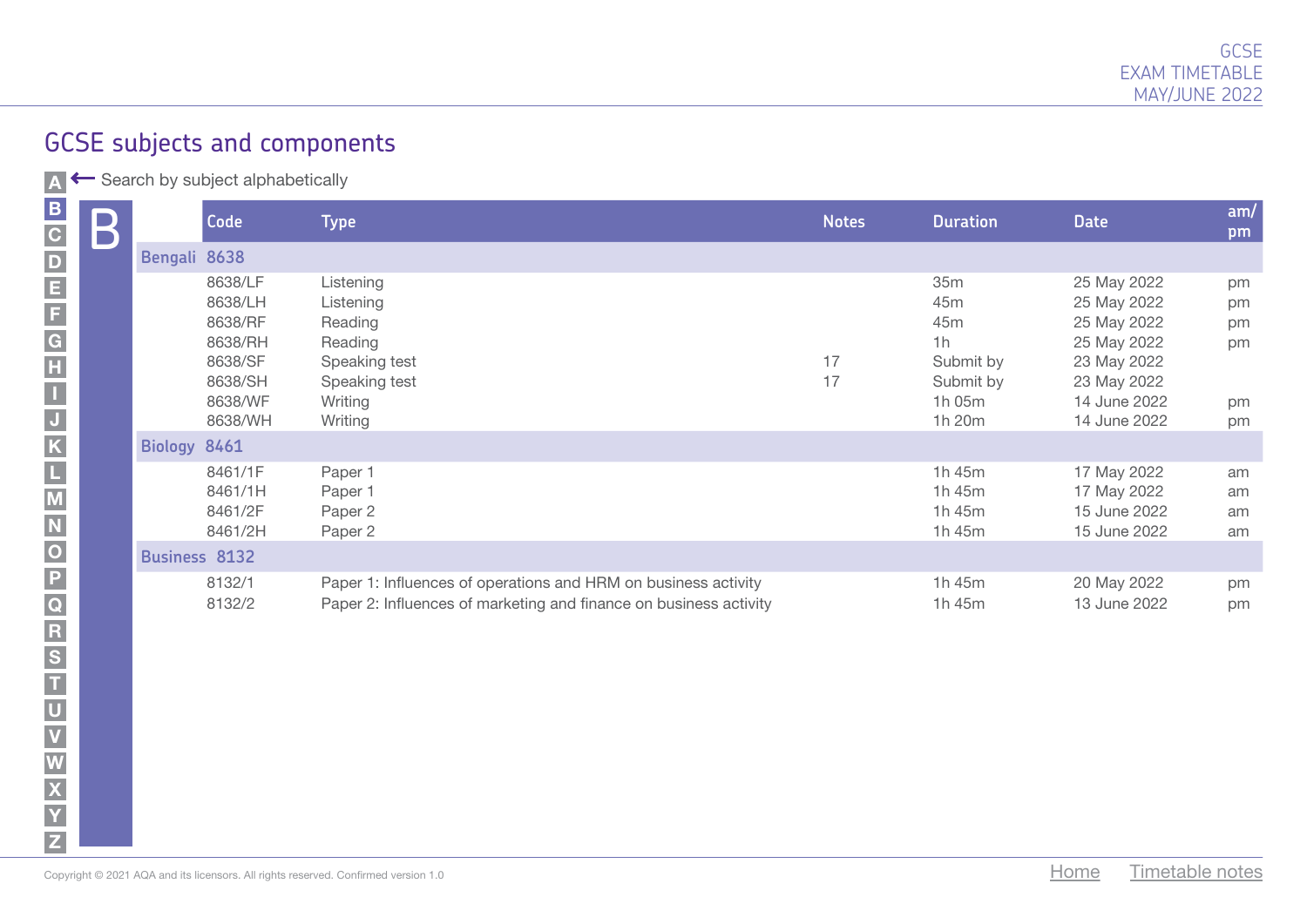| Code                                                                                 | <b>Type</b>                                                                                                                                                                                             | <b>Notes</b> | <b>Duration</b>                                                       | <b>Date</b>                                                                                                            | am/<br>pm                              |
|--------------------------------------------------------------------------------------|---------------------------------------------------------------------------------------------------------------------------------------------------------------------------------------------------------|--------------|-----------------------------------------------------------------------|------------------------------------------------------------------------------------------------------------------------|----------------------------------------|
| Chemistry 8462                                                                       |                                                                                                                                                                                                         |              |                                                                       |                                                                                                                        |                                        |
| 8462/1F<br>8462/1H<br>8462/2F<br>8462/2H                                             | Paper 1<br>Paper 1<br>Paper 2<br>Paper 2                                                                                                                                                                |              | 1h 45m<br>1h 45m<br>1h 45m<br>1h 45m                                  | 27 May 2022<br>27 May 2022<br>20 June 2022<br>20 June 2022                                                             | am<br>am<br>am<br>am                   |
| <b>Chinese (Mandarin) 8673</b>                                                       |                                                                                                                                                                                                         |              |                                                                       |                                                                                                                        |                                        |
| 8673/LF<br>8673/LH<br>8673/RF<br>8673/RH<br>8673/SF<br>8673/SH<br>8673/WF<br>8673/WH | Listening<br>Listening<br>Reading<br>Reading<br>Speaking test<br>Speaking test<br>Writing<br>Writing                                                                                                    | 17<br>17     | 35m<br>45m<br>45m<br>1h<br>Submit by<br>Submit by<br>1h 05m<br>1h 20m | 20 May 2022<br>20 May 2022<br>20 May 2022<br>20 May 2022<br>23 May 2022<br>23 May 2022<br>06 June 2022<br>06 June 2022 | pm<br>pm<br>pm<br>pm<br>am<br>am       |
| <b>Citizenship Studies 8100</b>                                                      |                                                                                                                                                                                                         |              |                                                                       |                                                                                                                        |                                        |
| 8100/1<br>8100/2                                                                     | Paper 1<br>Paper 2                                                                                                                                                                                      |              | 1h 45m<br>1h 45m                                                      | 23 May 2022<br>14 June 2022                                                                                            | pm<br>pm                               |
| <b>Combined Science: Synergy 8465</b>                                                |                                                                                                                                                                                                         |              |                                                                       |                                                                                                                        |                                        |
| 8465/1F<br>8465/1H<br>8465/2F<br>8465/2H<br>8465/3F<br>8465/3H<br>8465/4F            | Life and environmental sciences<br>Life and environmental sciences<br>Life and environmental sciences<br>Life and environmental sciences<br>Physical sciences<br>Physical sciences<br>Physical sciences |              | 1h 45m<br>1h 45m<br>1h 45m<br>1h 45m<br>1h 45m<br>1h 45m<br>1h 45m    | 17 May 2022<br>17 May 2022<br>09 June 2022<br>09 June 2022<br>15 June 2022<br>15 June 2022<br>20 June 2022             | am<br>am<br>pm<br>pm<br>am<br>am<br>am |
| 8465/4H                                                                              | Physical sciences                                                                                                                                                                                       |              | 1h 45m                                                                | 20 June 2022                                                                                                           | am                                     |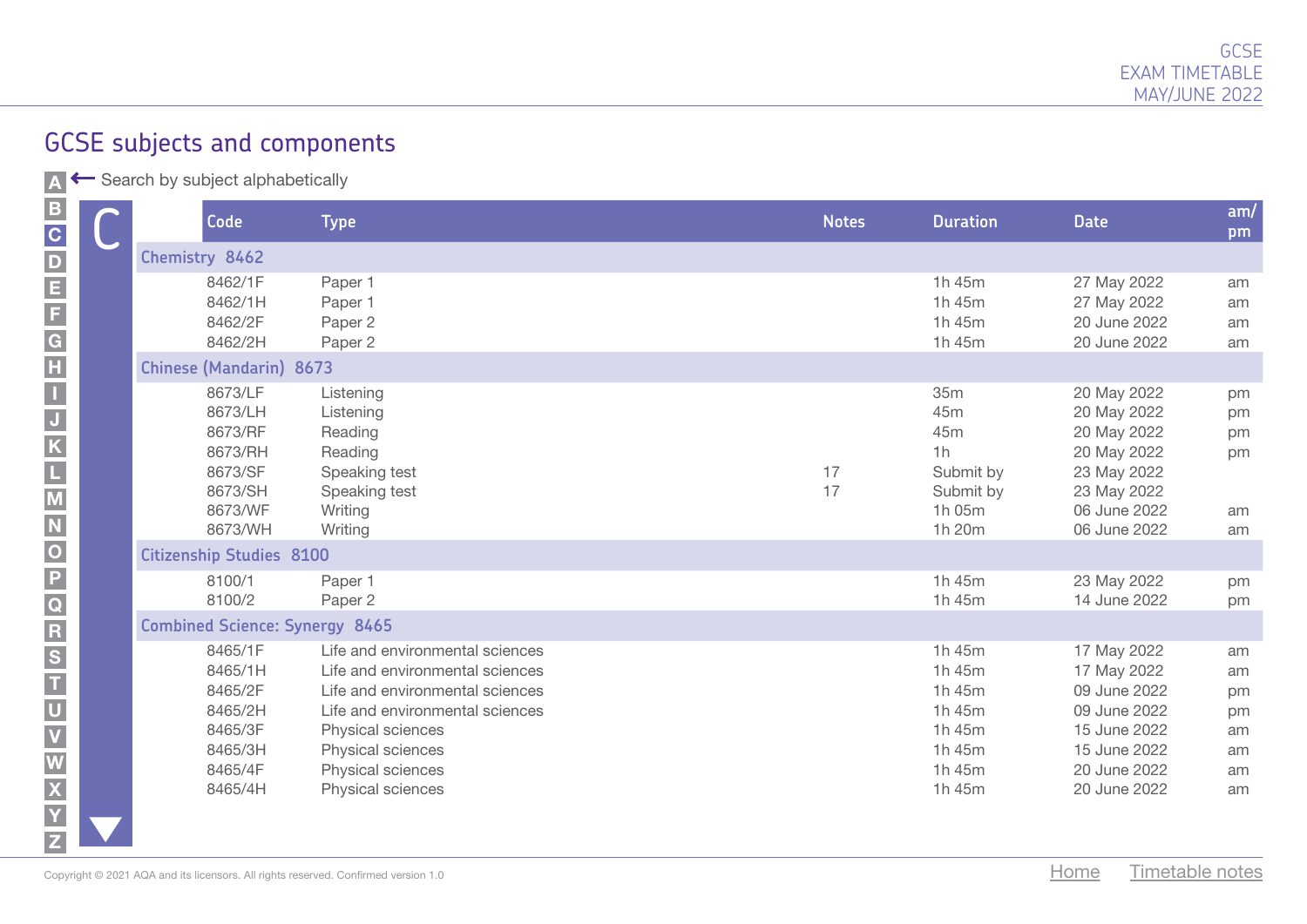|                                                  | <b>Code</b>                                                                                                                                 | Type                                                                                                                                                                                                                             | <b>Notes</b> | <b>Duration</b>                                                                                           | <b>Date</b>                                                                                                                                                              | am/<br>pm                                                      |
|--------------------------------------------------|---------------------------------------------------------------------------------------------------------------------------------------------|----------------------------------------------------------------------------------------------------------------------------------------------------------------------------------------------------------------------------------|--------------|-----------------------------------------------------------------------------------------------------------|--------------------------------------------------------------------------------------------------------------------------------------------------------------------------|----------------------------------------------------------------|
|                                                  | <b>Combined Science: Trilogy 8464</b>                                                                                                       |                                                                                                                                                                                                                                  |              |                                                                                                           |                                                                                                                                                                          |                                                                |
| $\frac{\mathsf{D}}{\mathsf{E}}$<br>$\frac{F}{G}$ | 8464/B/1F<br>8464/B/1H<br>8464/B/2F<br>8464/B/2H<br>8464/C/1F<br>8464/C/1H<br>8464/C/2F<br>8464/C/2H<br>8464/P/1F<br>8464/P/1H<br>8464/P/2F | Paper 1: Biology<br>Paper 1: Biology<br>Paper 2: Biology<br>Paper 2: Biology<br>Paper 1: Chemistry<br>Paper 1: Chemistry<br>Paper 2: Chemistry<br>Paper 2: Chemistry<br>Paper 1: Physics<br>Paper 1: Physics<br>Paper 2: Physics |              | 1h 15m<br>1h 15m<br>1h 15m<br>1h 15m<br>1h 15m<br>1h 15m<br>1h 15m<br>1h 15m<br>1h 15m<br>1h 15m<br>1h15m | 17 May 2022<br>17 May 2022<br>15 June 2022<br>15 June 2022<br>27 May 2022<br>27 May 2022<br>20 June 2022<br>20 June 2022<br>09 June 2022<br>09 June 2022<br>23 June 2022 | am<br>am<br>am<br>am<br>am<br>am<br>am<br>am<br>pm<br>pm<br>am |
|                                                  | 8464/P/2H                                                                                                                                   | Paper 2: Physics                                                                                                                                                                                                                 |              | 1h 15m                                                                                                    | 23 June 2022                                                                                                                                                             | am                                                             |
|                                                  | <b>Computer Science 8525</b>                                                                                                                |                                                                                                                                                                                                                                  |              |                                                                                                           |                                                                                                                                                                          |                                                                |
| $\overline{\mathbf{o}}$<br>P                     | 8525/1A<br>8525/1B<br>8525/1C<br>8525/2                                                                                                     | Computational thinking and programming skills (C#)<br>Computational thinking and programming skills (Python)<br>Computational thinking and programming skills (VB.Net)<br>Computing concepts                                     |              | 2h<br>2h<br>2h<br>1h 45m                                                                                  | 16 May 2022<br>16 May 2022<br>16 May 2022<br>27 May 2022                                                                                                                 | pm<br>pm<br>pm<br>pm                                           |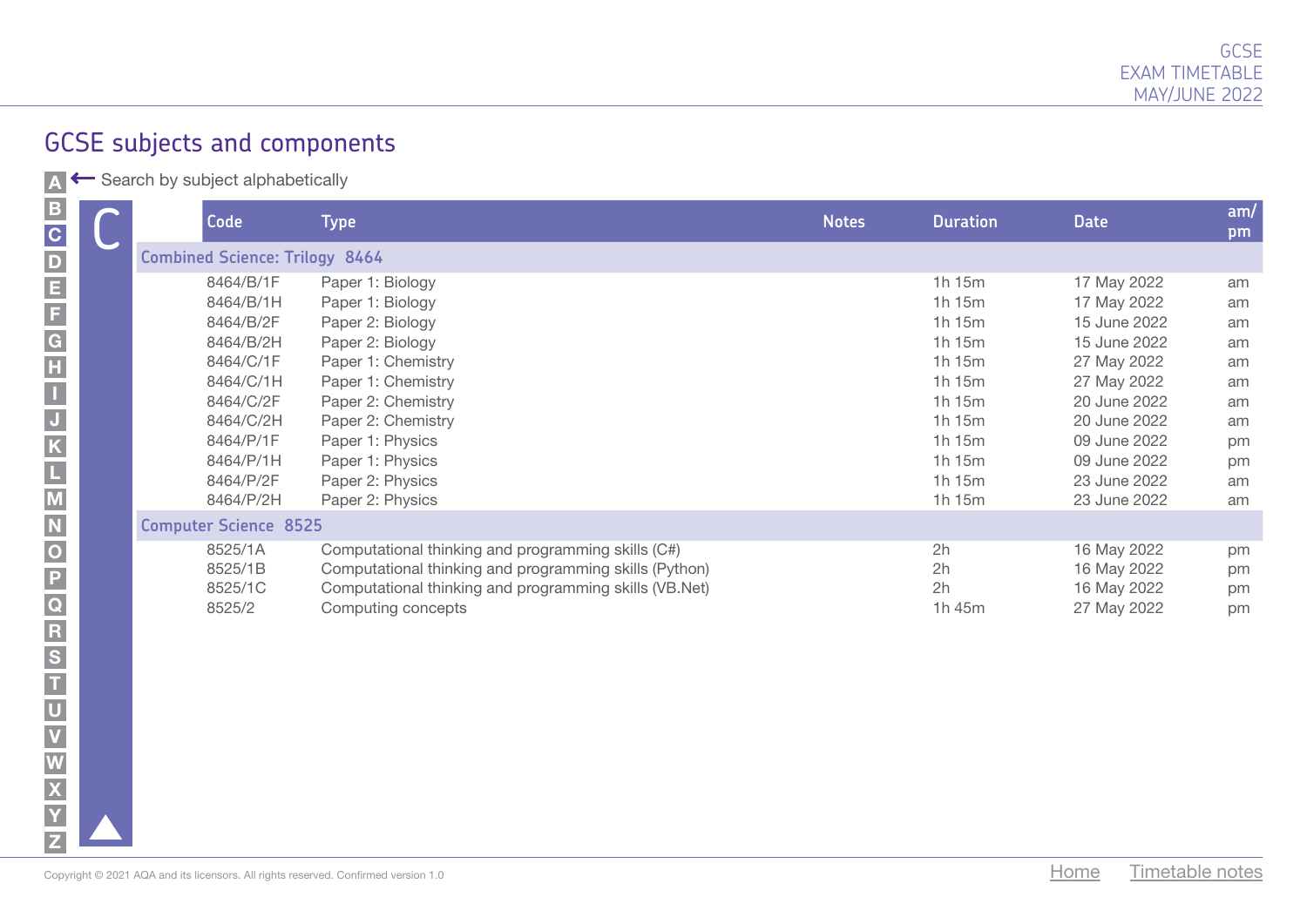| $\mathbf{C}$            |                   | <b>Code</b>                | Type                                                        | <b>Notes</b> | <b>Duration</b>     | <b>Date</b>                 | am/<br>pm |
|-------------------------|-------------------|----------------------------|-------------------------------------------------------------|--------------|---------------------|-----------------------------|-----------|
| $\overline{\mathsf{D}}$ | <b>Dance 8236</b> |                            |                                                             |              |                     |                             |           |
| E                       |                   | 8236/C<br>8236/W           | Performance and Choreography<br>Dance appreciation          | 9 & 10       | Submit by<br>1h 30m | 07 May 2022<br>21 June 2022 | pm        |
| F,<br>G                 |                   | Design and Technology 8552 |                                                             |              |                     |                             |           |
| H                       |                   | 8552/CE<br>8552/W          | Non-exam assessment<br>Written                              | 9 & 10       | Submit by<br>2h     | 07 May 2022<br>15 June 2022 | pm        |
|                         | <b>Drama 8261</b> |                            |                                                             |              |                     |                             |           |
|                         |                   | 8261/C<br>8261/W           | Non-exam assessment - Devising drama<br>Understanding drama | 9 & 10       | Submit by<br>1h 45m | 07 May 2022<br>19 May 2022  | pm        |
|                         |                   | 8261/XE                    | Non-exam assessment - Texts in practice                     | 9 & 15       | Submit by           | 31 May 2022                 |           |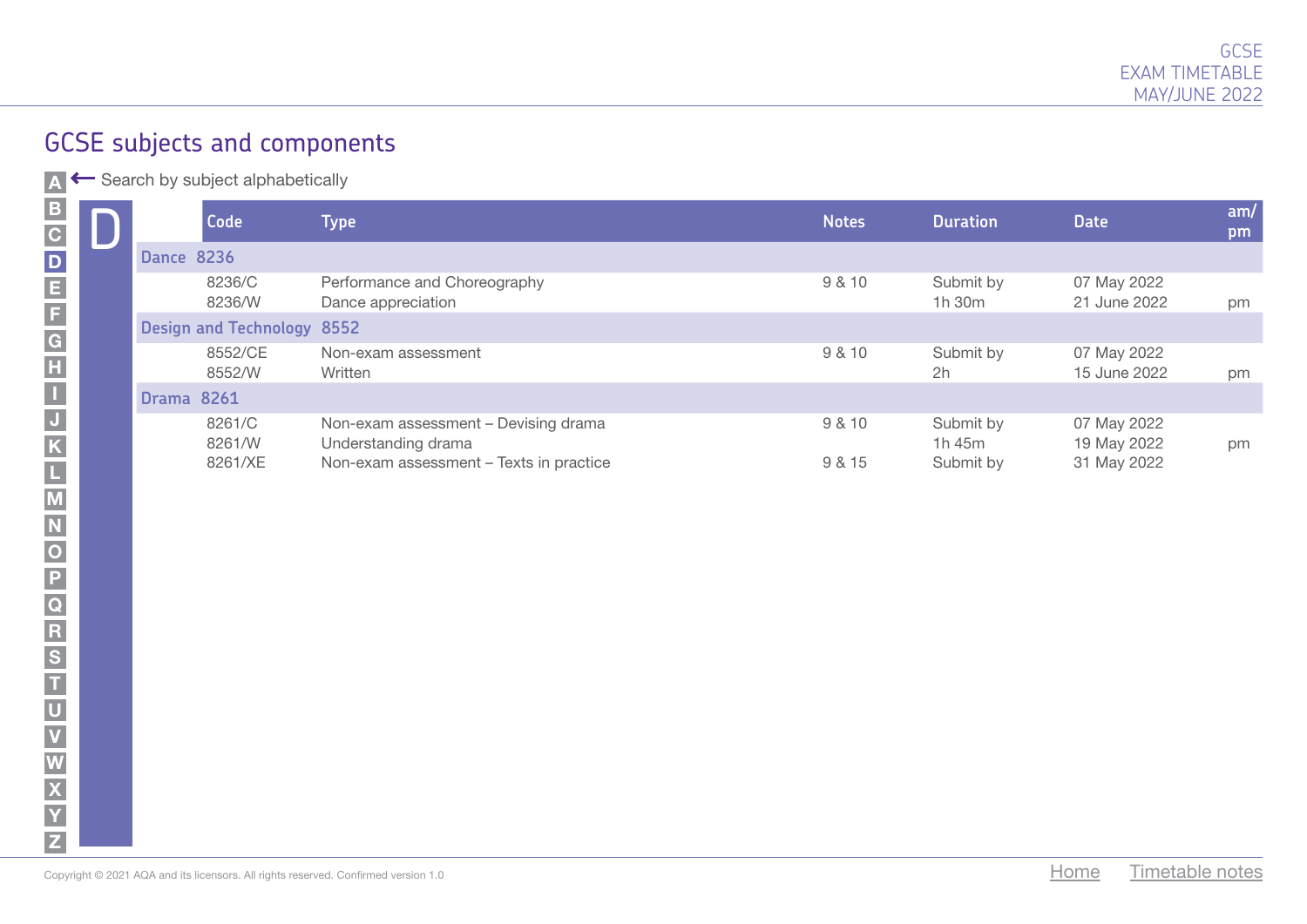| $\overline{\mathbf{C}}$    |           | <b>Code</b>                    | Type                                                                                                                         | <b>Notes</b> | <b>Duration</b>          | <b>Date</b>                 | am/<br>pm |
|----------------------------|-----------|--------------------------------|------------------------------------------------------------------------------------------------------------------------------|--------------|--------------------------|-----------------------------|-----------|
|                            |           | Economics 8136                 |                                                                                                                              |              |                          |                             |           |
| D<br>E<br>F<br>G<br>H<br>I |           | 8136/1<br>8136/2               | Paper 1 – How markets work<br>Paper 2 – How the economy works                                                                |              | 1h 45m<br>1h 45m         | 18 May 2022<br>06 June 2022 | pm<br>am  |
|                            |           | <b>Engineering 8852</b>        |                                                                                                                              |              |                          |                             |           |
|                            |           | 8852/CE<br>8852/W              | Non-exam assessment<br>Written                                                                                               | 9 & 10       | Submit by<br>2h          | 07 May 2022<br>22 June 2022 | am        |
|                            |           | <b>English Language 8700</b>   |                                                                                                                              |              |                          |                             |           |
|                            |           | 8700/1<br>8700/2<br>8700/C     | Explorations in creative reading and writing<br>Writers' viewpoints and perspectives<br>Non-exam assessment: Spoken Language | 9 & 10       | 1h 45m<br>1h 45m         | 18 May 2022<br>10 June 2022 | am<br>am  |
| $\overline{\mathsf{M}}$    |           | <b>English Literature 8702</b> |                                                                                                                              |              |                          |                             |           |
| $\overline{\mathbf{o}}$    | Two<br>0f | Paper 1<br>Paper 2<br>Paper 3  | Modern Prose/Drama<br>19 <sup>th</sup> century novel<br>Anthology of poetry                                                  |              | 50 mins per<br>option x2 | 25 May 2022                 | am        |
| P<br>$\overline{Q}$        |           | 8702/2                         | Shakespeare and Unseen Poetry                                                                                                |              | 1h 45m                   | 08 June 2022                | am        |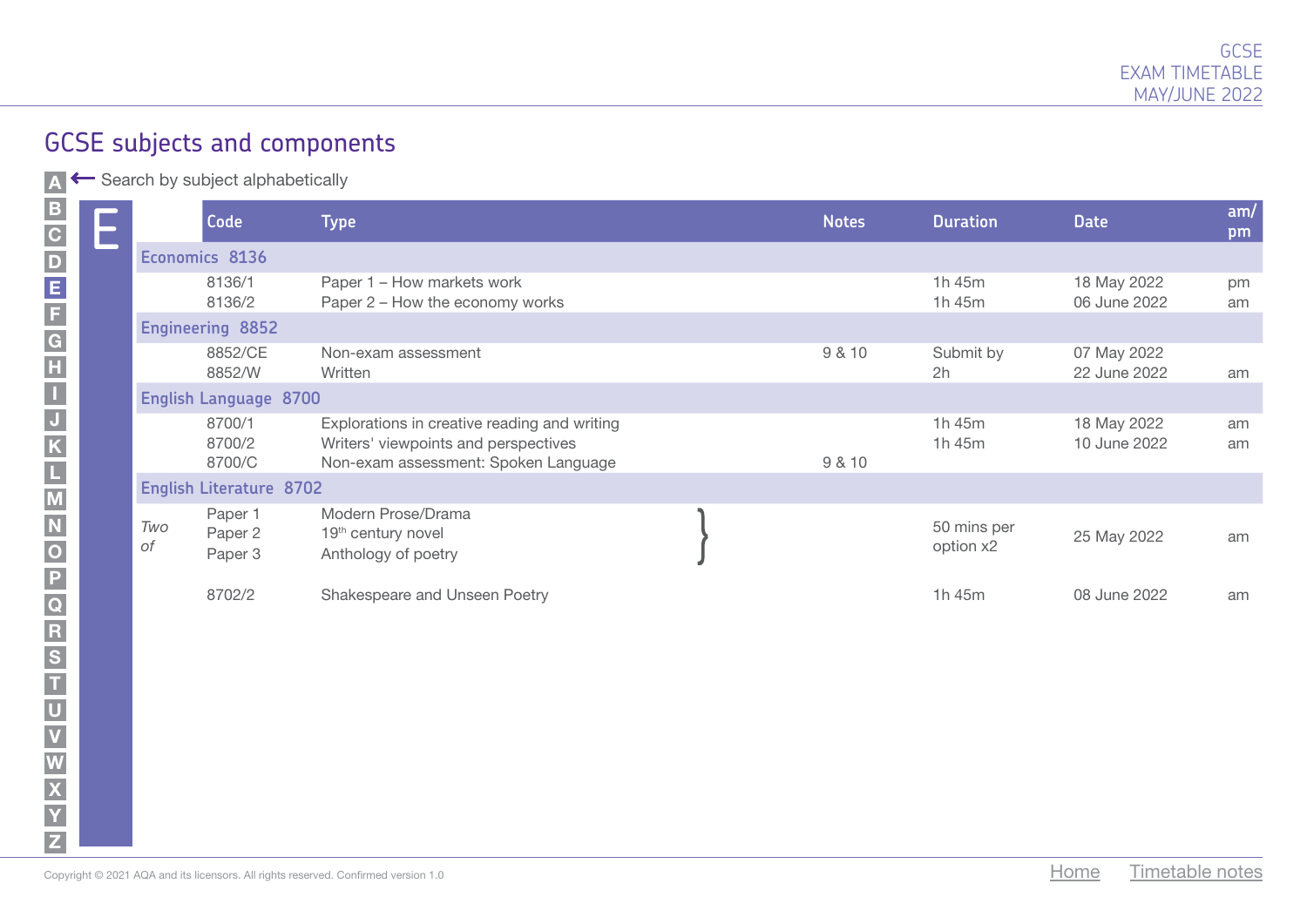| B.<br>$\overline{\mathbf{C}}$ |             | <b>Code</b>        | Type                                                           | <b>Notes</b> | <b>Duration</b>             | <b>Date</b>                 | am/<br>pm |
|-------------------------------|-------------|--------------------|----------------------------------------------------------------|--------------|-----------------------------|-----------------------------|-----------|
| D                             |             |                    | Food preparation and nutrition 8585                            |              |                             |                             |           |
| E,                            |             | 8585/CE<br>8585/W  | Non-exam assessment<br>Paper 1: Food preparation and nutrition | 7, 9 & 10    | Submit by<br>1h 45m         | 07 May 2022<br>20 June 2022 | pm        |
| F.<br>$\overline{\mathsf{G}}$ | French 8658 |                    |                                                                |              |                             |                             |           |
| H,                            |             | 8658/LF<br>8658/LH | Listening<br>Listening                                         |              | 35 <sub>m</sub><br>45m      | 24 May 2022<br>24 May 2022  | am<br>am  |
|                               |             | 8658/RF            | Reading                                                        |              | 45m                         | 24 May 2022                 | am        |
|                               |             | 8658/RH<br>8658/SF | Reading<br>Speaking test                                       | 17           | 1 <sub>h</sub><br>Submit by | 24 May 2022<br>23 May 2022  | am        |
|                               |             | 8658/SH<br>8658/WF | Speaking test<br>Writing                                       | 17           | Submit by<br>1h 05m         | 23 May 2022<br>16 June 2022 | pm        |
|                               |             | 8658/WH            | Writing                                                        |              | 1h 20m                      | 16 June 2022                | pm        |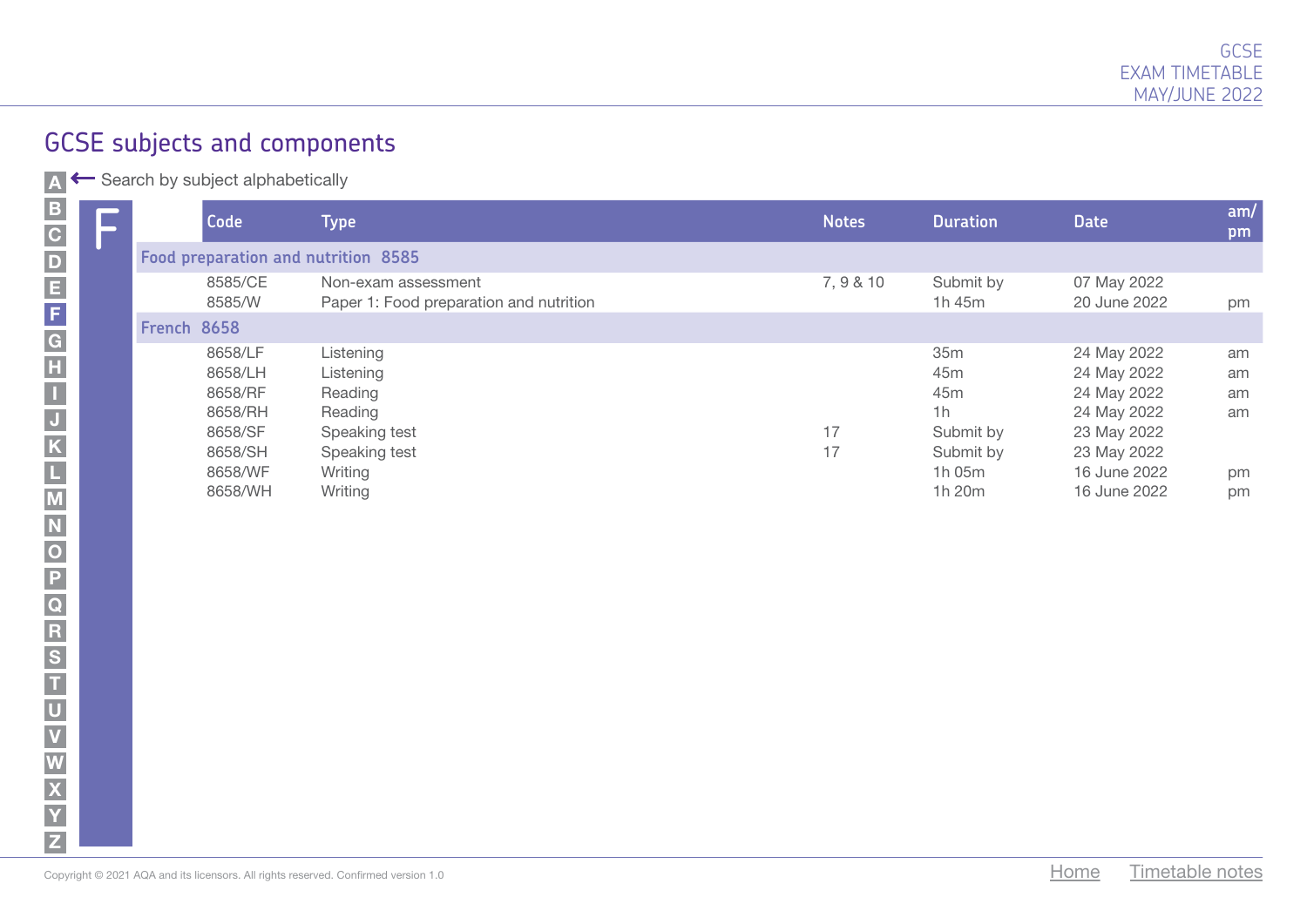| <b>Code</b><br>$\overline{\bm{G}}$ |                                                                           | Type                                                                                                                                | <b>Notes</b> | <b>Duration</b>                                                                     | <b>Date</b>                                                                                            | am/<br>pm                  |
|------------------------------------|---------------------------------------------------------------------------|-------------------------------------------------------------------------------------------------------------------------------------|--------------|-------------------------------------------------------------------------------------|--------------------------------------------------------------------------------------------------------|----------------------------|
| Geography 8035                     |                                                                           |                                                                                                                                     |              |                                                                                     |                                                                                                        |                            |
|                                    | 8035/1<br>8035/2<br>8035/3                                                | Paper 1: Living with the physical environment<br>Paper 2: Challenges in the human environment<br>Paper 3: Geographical applications |              | 1h 30m<br>1h 30m<br>1h                                                              | 23 May 2022<br>07 June 2022<br>14 June 2022                                                            | am<br>pm<br>am             |
| German 8668                        |                                                                           |                                                                                                                                     |              |                                                                                     |                                                                                                        |                            |
|                                    | 8668/LF<br>8668/LH<br>8668/RF<br>8668/RH<br>8668/SF<br>8668/SH<br>8668/WF | Listening<br>Listening<br>Reading<br>Reading<br>Speaking test<br>Speaking test<br>Writing                                           | 17<br>17     | 35m<br>45 <sub>m</sub><br>45 <sub>m</sub><br>1h<br>Submit by<br>Submit by<br>1h 05m | 18 May 2022<br>18 May 2022<br>18 May 2022<br>18 May 2022<br>23 May 2022<br>23 May 2022<br>06 June 2022 | pm<br>pm<br>pm<br>pm<br>am |
|                                    | 8668/WH                                                                   | Writing                                                                                                                             |              | 1h 20m                                                                              | 06 June 2022                                                                                           | am                         |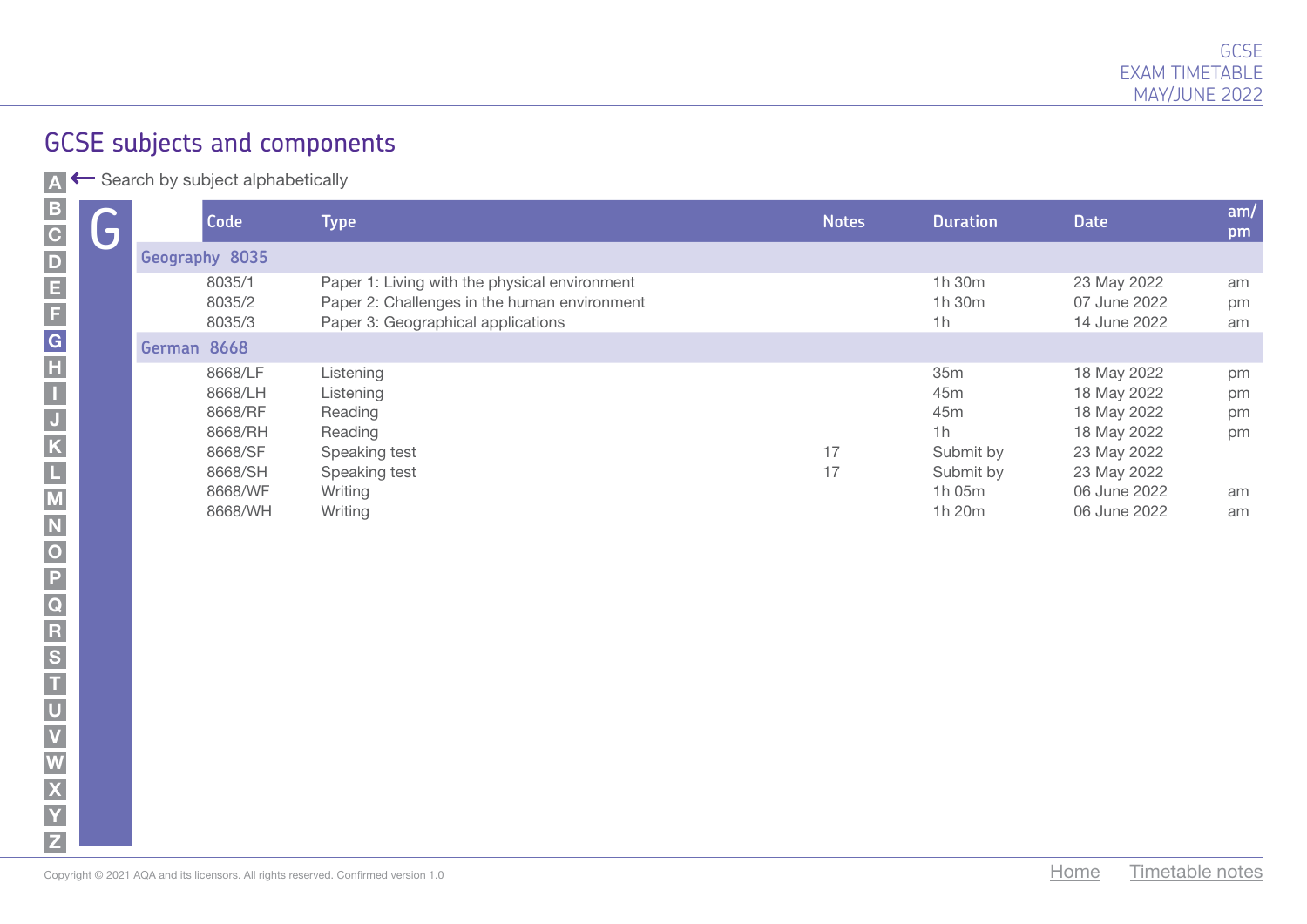A Search by subject alphabetically

|                       | Code                  | <b>Type</b>                                                                        | <b>Notes</b> | <b>Duration</b> | <b>Date</b>  | am/<br>pm |
|-----------------------|-----------------------|------------------------------------------------------------------------------------|--------------|-----------------|--------------|-----------|
| History 8145          |                       |                                                                                    |              |                 |              |           |
|                       | 8145/1B/A-<br>1B/E    | Compulsory study - The wider world depth study                                     |              |                 |              |           |
|                       | 8145/1B/A             | Paper 1 Section BA: Conflict and tension - First World War,<br>1894-1918           | 12           | 1h              | 19 May 2022  | am        |
| One<br>оf             | 8145/1B/B             | Paper 1 Section BB: Conflict and tension - The inter-war years,<br>1918-1939       | 12           | 1h              | 19 May 2022  | am        |
|                       | 8145/1B/C             | Paper 1 Section BC: Conflict and tension between East and West,<br>1945-1972       | 12           | 1h              | 19 May 2022  | am        |
|                       | 8145/1B/D             | Paper 1 Section BD: Conflict and tension in Asia,<br>1950-1975                     | 12           | 1h              | 19 May 2022  | am        |
|                       | 8145/1B/E             | Paper 1 Section BE: Conflict and tension in the Gulf and<br>Afghanistan, 1990-2009 | 12           | 1h              | 19 May 2022  | am        |
| <b>PLUS</b><br>Two of |                       |                                                                                    |              |                 |              |           |
|                       | $8145/1A/A -$<br>1A/D | <b>The Period Study</b>                                                            |              |                 |              |           |
|                       | 8145/1A/A             | Paper 1 Section AA: America, 1840-1895: Expansion and<br>consolidation             | 12           | 1 <sub>h</sub>  | 09 June 2022 | am        |
|                       | 8145/1A/B             | Paper 1 Section AB: Germany, 1890-1945: Democracy and<br>dictatorship              | 12           | 1h              | 09 June 2022 | am        |
|                       | 8145/1A/C             | Paper 1 Section AC: Russia, 1894-1945: Tsardom and<br>communism                    | 12           | 1h              | 09 June 2022 | am        |
|                       | 8145/1A/D             | Paper 1 Section AD: America, 1920-1973: Opportunity and<br>inequality              | 12           | 1h              | 09 June 2022 | am        |

XNAVZ<br>NNAVZ<br>NNAVZ

 $\frac{R}{S}$ 

ū  $\overline{\mathsf{U}}$ 

 $\frac{V}{W}$ 

 $\overline{\mathbf{x}}$  $\overline{Y}$  $\overline{z}$ 

 $\frac{\overline{P}}{\overline{Q}}$ 

A\_B\_C\_D\_E\_F\_G\_H\_I\_J\_K\_L\_M\_N\_O\_P\_Q\_R\_S\_T\_U

 $\vert$ B

C<br>
E<br>
F<br>
E<br>
F

 $\begin{array}{c} \hline \textbf{G} \\ \textbf{H} \end{array}$ 

 $\blacksquare$  $\overline{J}$  $\overline{\mathbf{K}}$ L  $\overline{\mathsf{M}}$  $\overline{\mathsf{N}}$  $\overline{\overline{o}}$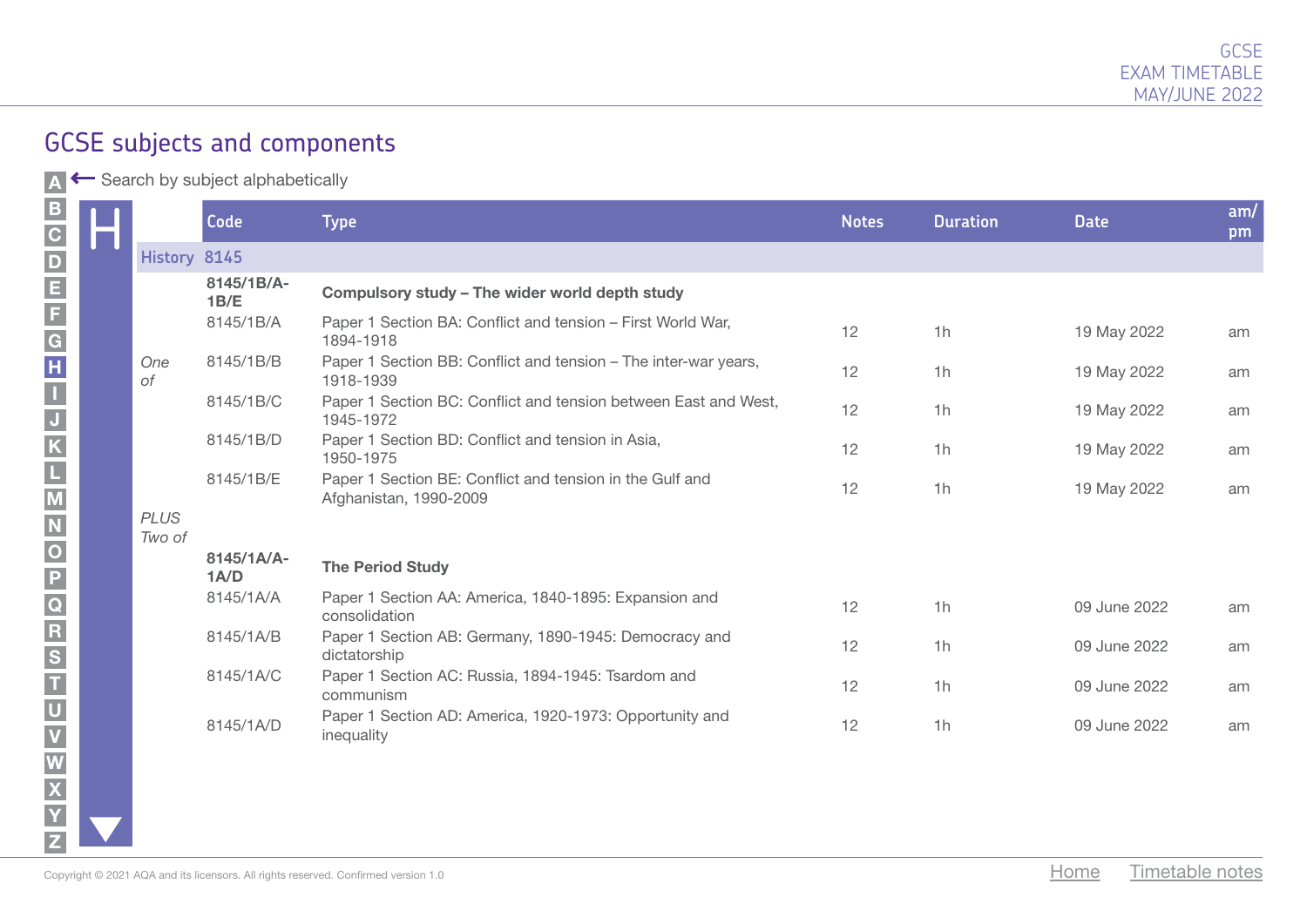A ← Search by subject alphabetically

|  | Code                   | <b>Type</b>                                                                                | <b>Notes</b> | <b>Duration</b> | <b>Date</b>             | am/<br>pm |
|--|------------------------|--------------------------------------------------------------------------------------------|--------------|-----------------|-------------------------|-----------|
|  | History 8145 continued |                                                                                            |              |                 |                         |           |
|  | 8145/2A/A -<br>2A/C    | The thematic study                                                                         |              |                 |                         |           |
|  | 8145/2A/A              | Paper 2 Section AA: Britain: Health and the people: c1000 to the<br>present day            | 12           | 1h              | 16 June 2022            | am        |
|  | 8145/2A/B              | Paper 2 Section AB: Britain: Power and the people: c1170 to the<br>present day             | 12           | 1h              | 16 June 2022            | am        |
|  | 8145/2A/C              | Paper 2 Section AC: Britain: Migration, empires and the people:<br>c790 to the present day | 12           | 1h              | 16 June 2022            | am        |
|  |                        |                                                                                            |              |                 |                         |           |
|  | 8145/2B/A -<br>2B/D    | The British depth study with the historic environment                                      |              |                 |                         |           |
|  | 8145/2B/A              | Paper 2 Section BA: Norman England, c1066-c1100                                            | 12           | 1h              | 21 June 2022            | am        |
|  | 8145/2B/B              | Paper 2 Section BB: Medieval England: the reign of Edward I,<br>1272-1307                  | 12           | 1h              | 21 June 2022            | am        |
|  | 8145/2B/C              | Paper 2 Section BC: Elizabethan England, c1568-1603                                        | 12           | 1h              | 21 June 2022            | am        |
|  | 8145/2B/D              | Paper 2 Section BD: Restoration England, 1660-1685                                         | 12           | 1h              | 21 June 2022            | am        |
|  |                        |                                                                                            |              |                 |                         |           |
|  |                        |                                                                                            |              |                 |                         |           |
|  |                        |                                                                                            |              |                 |                         |           |
|  |                        |                                                                                            |              |                 |                         |           |
|  |                        |                                                                                            |              |                 |                         |           |
|  |                        | Copyright © 2021 AQA and its licensors. All rights reserved. Confirmed version 1.0         |              |                 | Timetable notes<br>Home |           |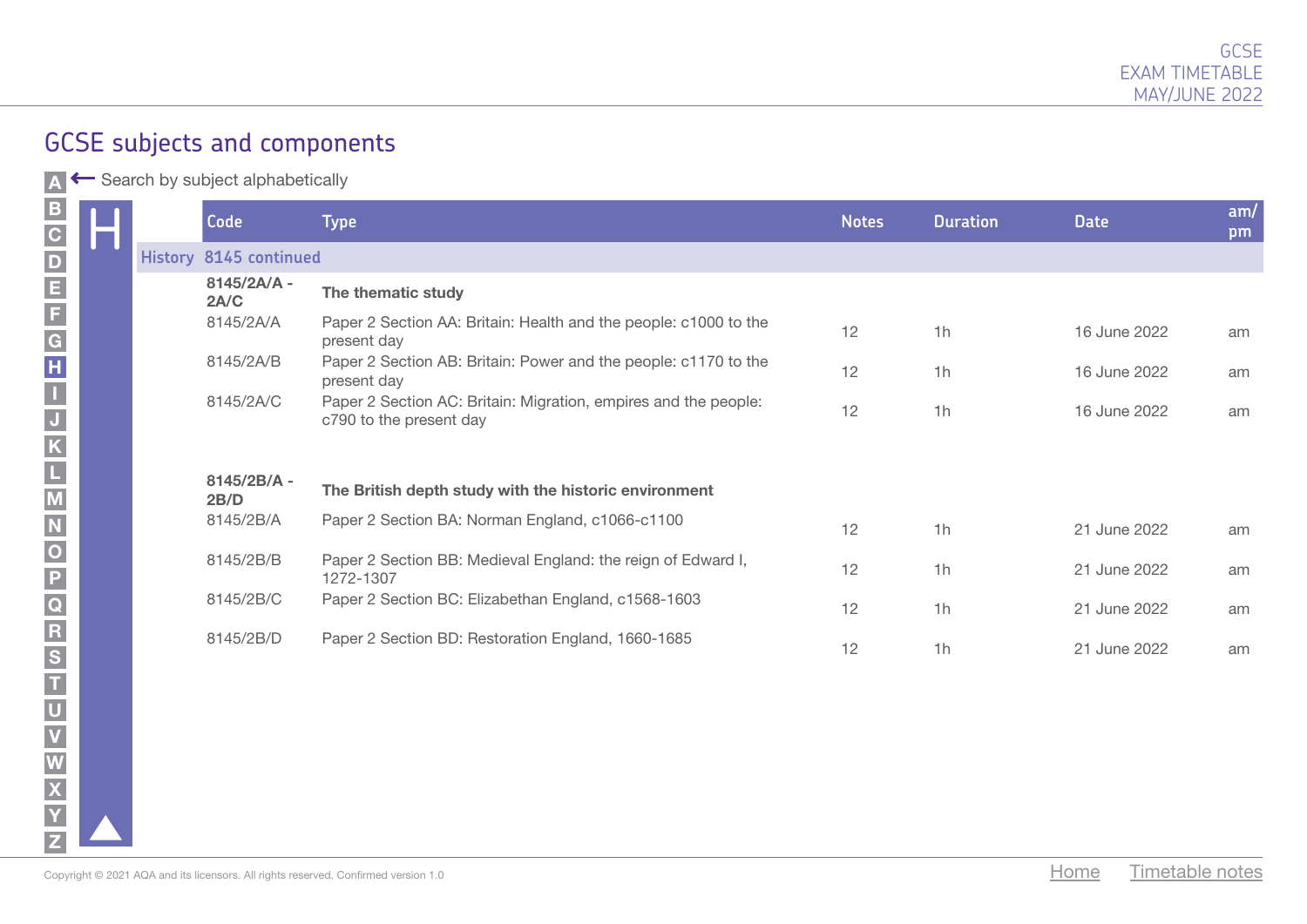|              | <b>Code</b> | Type i        | <b>Notes</b> | <b>Duration</b> | <b>Date</b>  | am/<br>pm |
|--------------|-------------|---------------|--------------|-----------------|--------------|-----------|
| Italian 8633 |             |               |              |                 |              |           |
|              | 8633/LF     | Listening     |              | 35m             | 19 May 2022  | pm        |
|              | 8633/LH     | Listening     |              | 45 <sub>m</sub> | 19 May 2022  | pm        |
|              | 8633/RF     | Reading       |              | 45 <sub>m</sub> | 19 May 2022  | pm        |
|              | 8633/RH     | Reading       |              | 1h              | 19 May 2022  | pm        |
|              | 8633/SF     | Speaking test | 17           | Submit by       | 23 May 2022  |           |
|              | 8633/SH     | Speaking test | 17           | Submit by       | 23 May 2022  |           |
|              | 8633/WF     | Writing       |              | 1h 05m          | 14 June 2022 | pm        |
|              | 8633/WH     | Writing       |              | 1h 20m          | 14 June 2022 | pm        |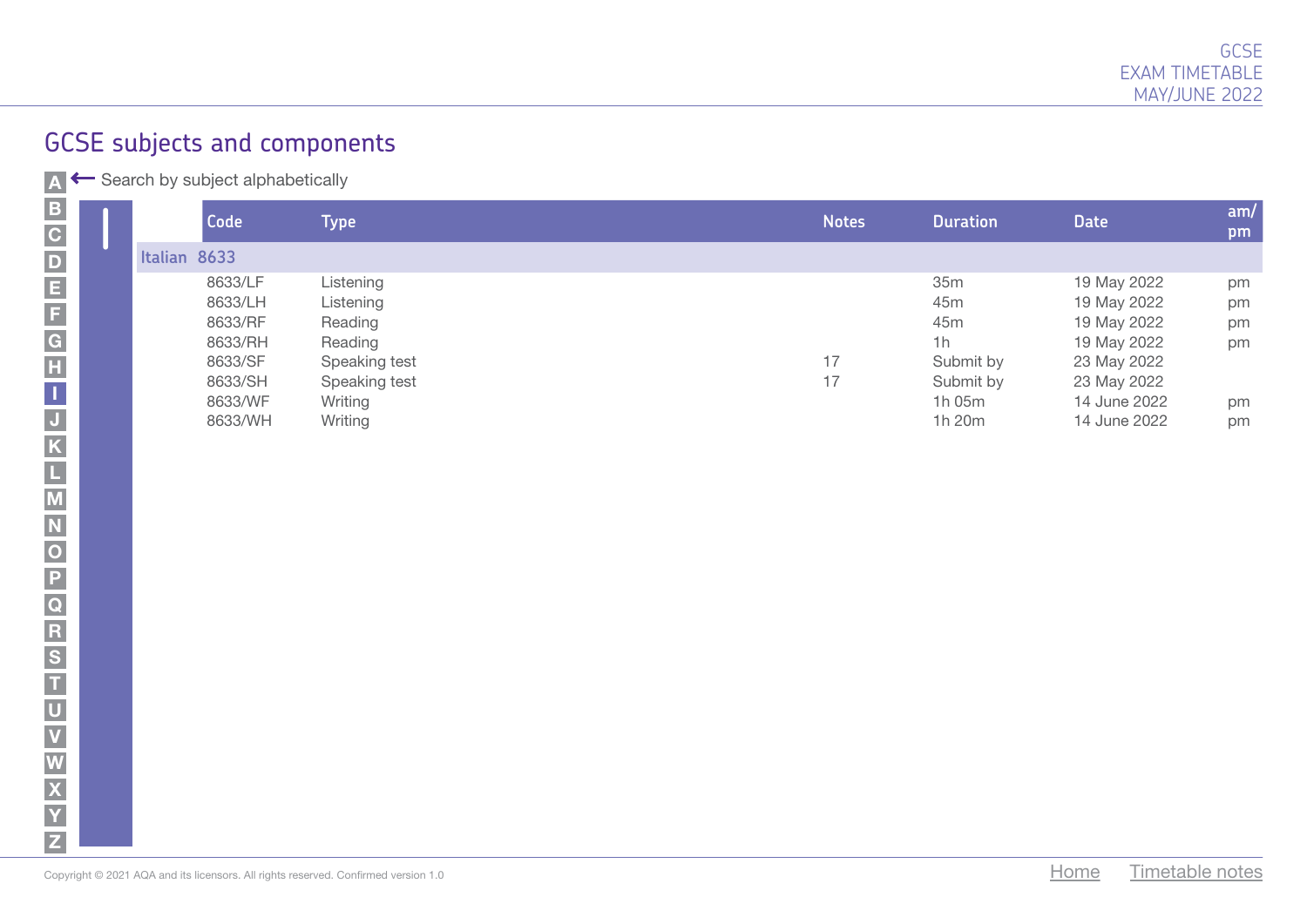A Search by subject alphabetically

|  | Code                    |                                                                                      | <b>Type</b>                                                                                                                                          | <b>Notes</b>     | <b>Duration</b>                                                                   | <b>Date</b>                                                                                                                | am/<br>pm                        |
|--|-------------------------|--------------------------------------------------------------------------------------|------------------------------------------------------------------------------------------------------------------------------------------------------|------------------|-----------------------------------------------------------------------------------|----------------------------------------------------------------------------------------------------------------------------|----------------------------------|
|  | <b>Mathematics 8300</b> |                                                                                      |                                                                                                                                                      |                  |                                                                                   |                                                                                                                            |                                  |
|  |                         | 8300/1F<br>8300/1H<br>8300/2F<br>8300/2H<br>8300/3F<br>8300/3H                       | Written (non-calculator)<br>Written (non-calculator)<br>Written (calculator)<br>Written (calculator)<br>Written (calculator)<br>Written (calculator) |                  | 1h 30m<br>1h 30m<br>1h 30m<br>1h 30m<br>1h 30m<br>1h 30m                          | 20 May 2022<br>20 May 2022<br>07 June 2022<br>07 June 2022<br>13 June 2022<br>13 June 2022                                 | am<br>am<br>am<br>am<br>am<br>am |
|  | Media Studies 8572      |                                                                                      |                                                                                                                                                      |                  |                                                                                   |                                                                                                                            |                                  |
|  |                         | 8572/1<br>8572/2<br>8572/C                                                           | Written<br>Written<br>Non-exam assessment: Creating a media project                                                                                  | 9 & 10           | 1h 30m<br>1h 30m<br>Submit by                                                     | 25 May 2022<br>14 June 2022<br>07 May 2022                                                                                 | pm<br>pm                         |
|  | Modern Hebrew 8678      |                                                                                      |                                                                                                                                                      |                  |                                                                                   |                                                                                                                            |                                  |
|  |                         | 8678/LF<br>8678/LH<br>8678/RF<br>8678/RH<br>8678/SF<br>8678/SH<br>8678/WF<br>8678/WH | Listening<br>Listening<br>Reading<br>Reading<br>Speaking test<br>Speaking test<br>Writing<br>Writing                                                 | 17<br>17         | 35m<br>45m<br>45 <sub>m</sub><br>1h<br>Submit by<br>Submit by<br>1h 05m<br>1h 20m | 14 June 2022<br>14 June 2022<br>14 June 2022<br>14 June 2022<br>23 May 2022<br>23 May 2022<br>27 June 2022<br>27 June 2022 | pm<br>pm<br>pm<br>pm<br>am<br>am |
|  | <b>Music 8271</b>       |                                                                                      |                                                                                                                                                      |                  |                                                                                   |                                                                                                                            |                                  |
|  |                         | 8271/CE<br>8271/PE<br>8271/W                                                         | Non-exam assessment: Composing music<br>Non-exam assessment: Performing music<br>Understanding music                                                 | 9 & 10<br>9 & 10 | Submit by<br>Submit by<br>1h 30m                                                  | 07 May 2022<br>07 May 2022<br>22 June 2022                                                                                 | am                               |

KLJNOQTWXVYZ

 $\frac{R}{R}$   $S$   $T$ 

 $\overline{U}$ V  $\overline{\mathbf{W}}$  $\overline{\mathbf{X}}$ Y  $\overline{z}$ 

M<br>N

 $\overline{\overline{o}}$ 

 $\frac{\overline{P}}{\overline{Q}}$ 

A\_B\_C\_D\_E\_F\_G\_H\_I -\_J\_K\_L\_M\_N\_O\_P\_Q\_R\_S\_T\_U

 $|B|$ 

C<br>
E<br>
F<br>
E<br>
F

 $\begin{array}{c}\n\hline\n\text{G} \\
\text{H}\n\end{array}$ 

 $\blacksquare$  $\overline{J}$  $\overline{\mathsf{K}}$  $\Box$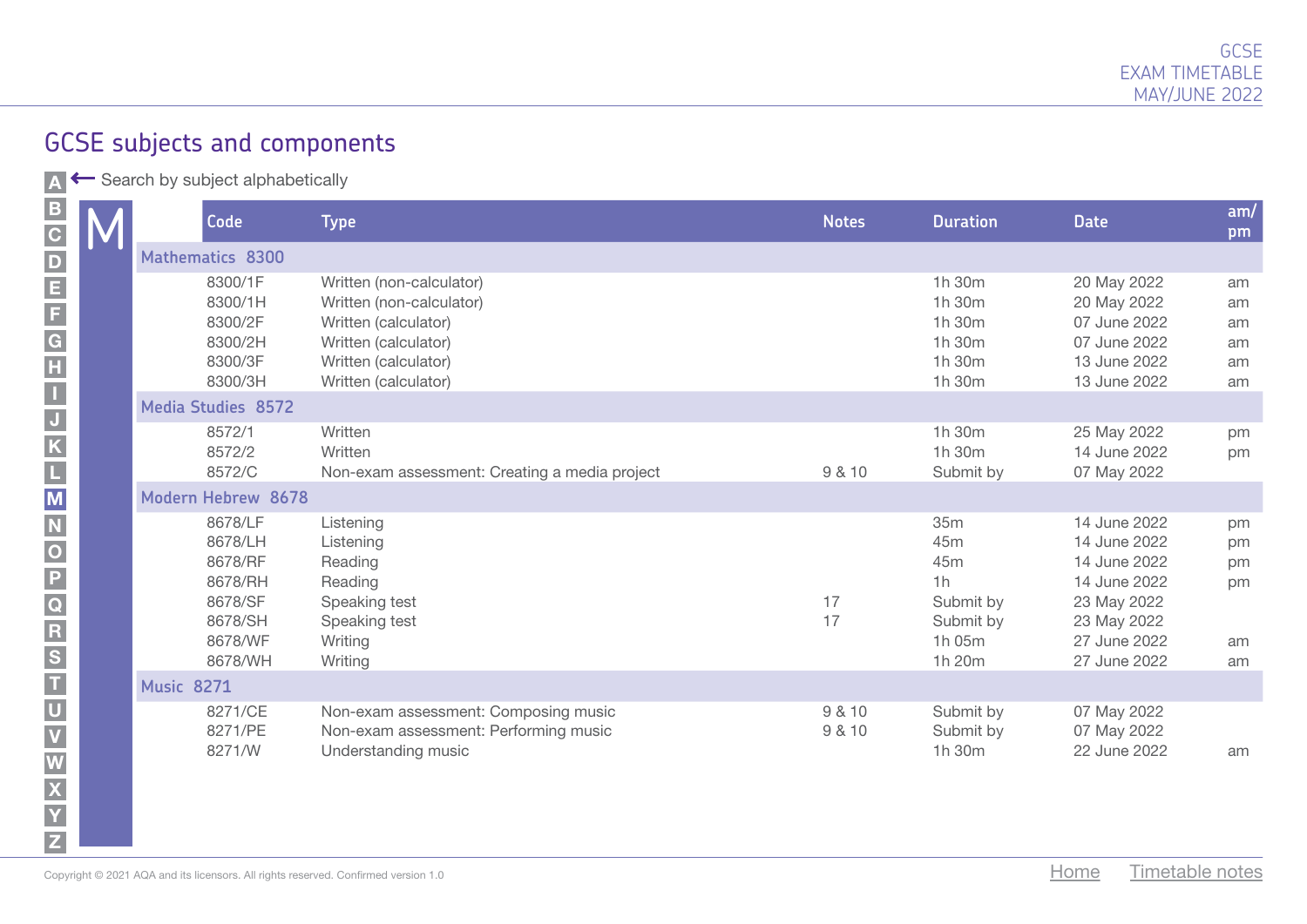A ← Search by subject alphabetically

|                                                                      |              | Code                                                                                 | <b>Type</b>                                                                                                                                                                                                           | <b>Notes</b> | <b>Duration</b>                                                       | <b>Date</b>                                                                                                                | am/<br>pm                        |
|----------------------------------------------------------------------|--------------|--------------------------------------------------------------------------------------|-----------------------------------------------------------------------------------------------------------------------------------------------------------------------------------------------------------------------|--------------|-----------------------------------------------------------------------|----------------------------------------------------------------------------------------------------------------------------|----------------------------------|
|                                                                      | Panjabi 8683 |                                                                                      |                                                                                                                                                                                                                       |              |                                                                       |                                                                                                                            |                                  |
|                                                                      |              | 8683/LF<br>8683/LH<br>8683/RF<br>8683/RH<br>8683/SF<br>8683/SH<br>8683/WF<br>8683/WH | Listening<br>Listening<br>Reading<br>Reading<br>Speaking test<br>Speaking test<br>Writing<br>Writing                                                                                                                  | 17<br>17     | 35m<br>45m<br>45m<br>1h<br>Submit by<br>Submit by<br>1h 05m<br>1h 20m | 15 June 2022<br>15 June 2022<br>15 June 2022<br>15 June 2022<br>23 May 2022<br>23 May 2022<br>28 June 2022<br>28 June 2022 | pm<br>pm<br>pm<br>pm<br>am<br>am |
|                                                                      |              | <b>Physical Education 8582</b>                                                       |                                                                                                                                                                                                                       |              |                                                                       |                                                                                                                            |                                  |
|                                                                      |              | 8582/1<br>8582/2<br>8582/C                                                           | The human body and movement in physcial activity and sport<br>Socio-cultural influences and well-being in physical activity and sport<br>Non-exam assessment: Practical performance in physical activity<br>and sport | 9, 10 & 16   | 1h 15m<br>1h 15m<br>Submit by                                         | 24 May 2022<br>10 June 2022<br>31 May 2022                                                                                 | pm<br>pm                         |
|                                                                      | Physics 8463 |                                                                                      |                                                                                                                                                                                                                       |              |                                                                       |                                                                                                                            |                                  |
| < ×  동  <  ㄷ  ㄱ  ∽  ㄲ  ㅇ  ㅁ ㅇ ㄹ  좀  ㄷ  ㅈ  ㄴ  ㅜ  ㅍ  ᡗ   ㄲ  ㄲ  ㅁ  ㅇ  ㄸ |              | 8463/1F<br>8463/1H                                                                   | Paper 1<br>Paper 1                                                                                                                                                                                                    |              | 1h 45m<br>1h 45m                                                      | 09 June 2022<br>09 June 2022                                                                                               | pm<br>pm                         |
|                                                                      |              |                                                                                      | Copyright © 2021 AQA and its licensors. All rights reserved. Confirmed version 1.0                                                                                                                                    |              |                                                                       | Timetable notes<br>Home                                                                                                    |                                  |

M

U

W X

Y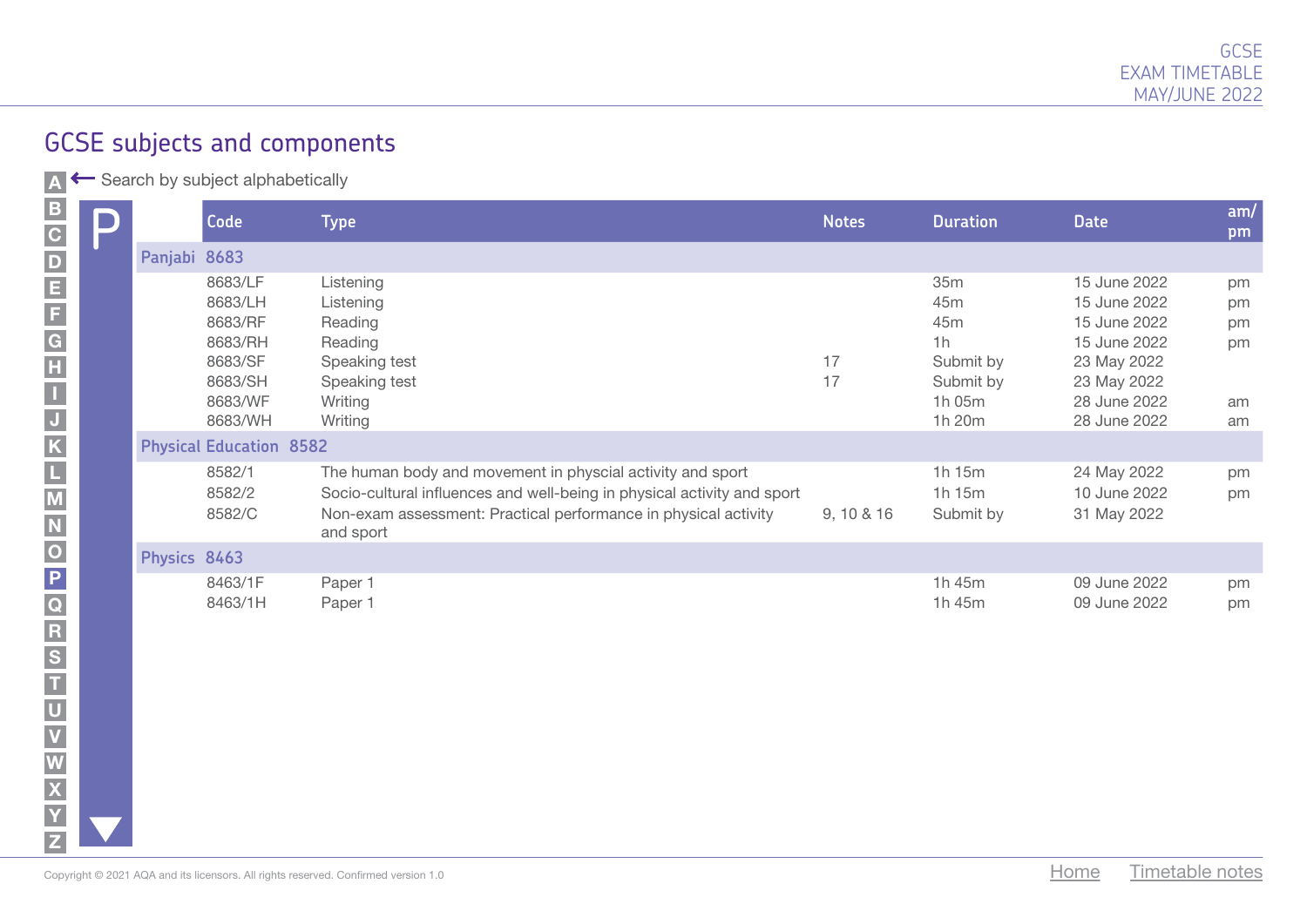| D | <b>Code</b>        | Type                         | <b>Notes</b> | <b>Duration</b> | <b>Date</b>  | am/<br>pm |
|---|--------------------|------------------------------|--------------|-----------------|--------------|-----------|
|   | 8463/2F            | Paper 2                      |              | 1h 45m          | 23 June 2022 | am        |
|   | 8463/2H            | Paper 2                      |              | 1h 45m          | 23 June 2022 | am        |
|   | <b>Polish 8688</b> |                              |              |                 |              |           |
|   | 8688/LF            | Listening                    |              | 35m             | 17 June 2022 | pm        |
|   | 8688/LH            | Listening                    |              | 45 <sub>m</sub> | 17 June 2022 | pm        |
|   | 8688/RF            | Reading                      |              | 45 <sub>m</sub> | 17 June 2022 | pm        |
|   | 8688/RH            | Reading                      |              | 1h              | 17 June 2022 | pm        |
|   | 8688/SF            | Speaking test                | 17           | Submit by       | 23 May 2022  |           |
|   | 8688/SH            | Speaking test                | 17           | Submit by       | 23 May 2022  |           |
|   | 8688/WF            | Writing                      |              | 1h 05m          | 27 June 2022 | am        |
|   | 8688/WH            | Writing                      |              | 1h 20m          | 27 June 2022 | am        |
|   | Psychology 8182    |                              |              |                 |              |           |
|   | 8182/1             | Cognition and behaviour      |              | 1 $h$ 45 $m$    | 17 May 2022  | pm        |
|   | 8182/2             | Social context and behaviour |              | 1h 45m          | 06 June 2022 | pm        |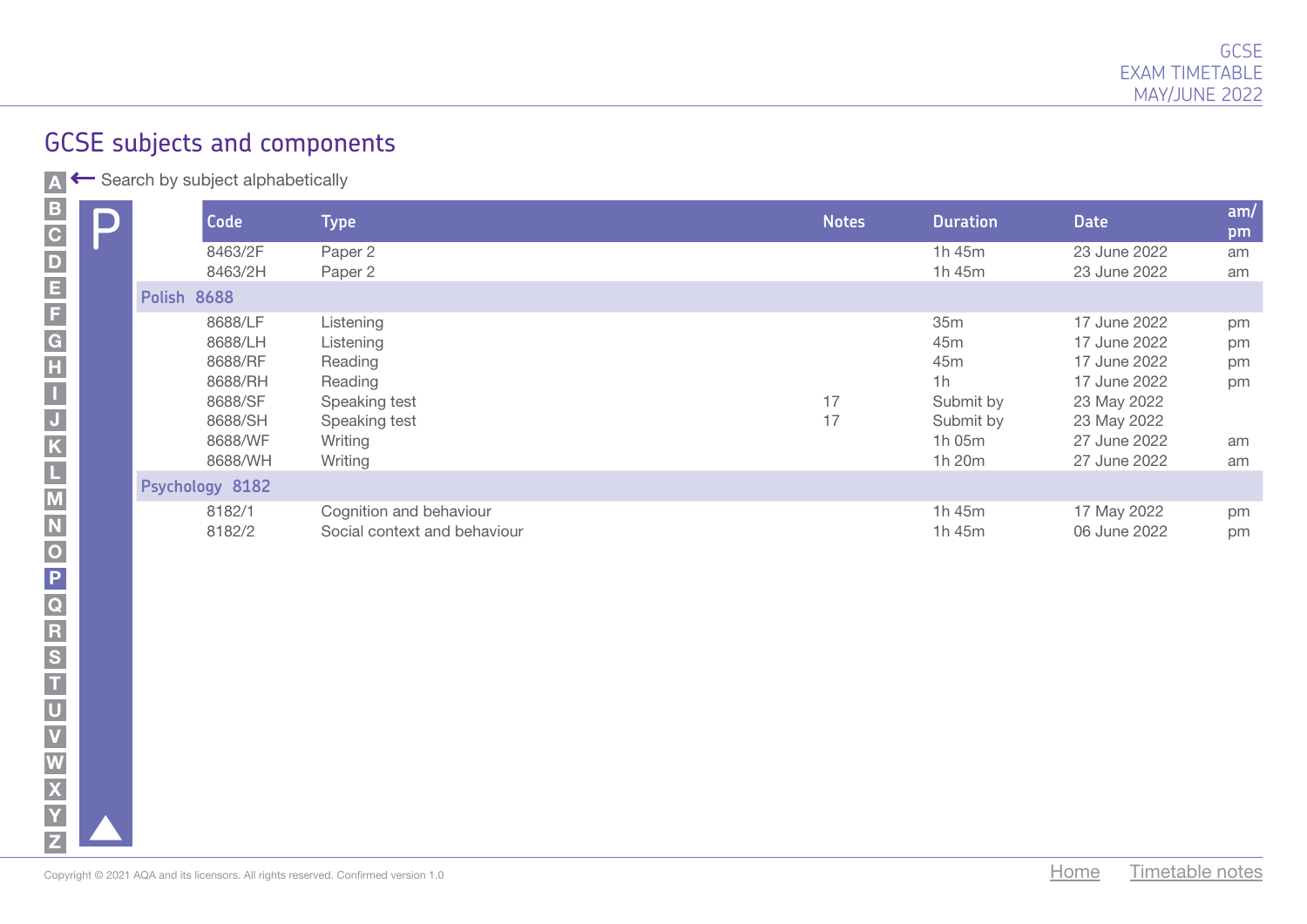A ← Search by subject alphabetically

M

W X

Y Z

|  |              | <b>Code</b>                                                               | <b>Type</b>                                                                                                                                                                                                                | <b>Notes</b> | <b>Duration</b> | <b>Date</b>             | am/<br>pm |
|--|--------------|---------------------------------------------------------------------------|----------------------------------------------------------------------------------------------------------------------------------------------------------------------------------------------------------------------------|--------------|-----------------|-------------------------|-----------|
|  |              |                                                                           | Religious Studies (Short course) 8061                                                                                                                                                                                      |              |                 |                         |           |
|  |              | $8061/1 - 5$                                                              | The Study of religions: beliefs, teachings and ethical studies                                                                                                                                                             |              |                 |                         |           |
|  | Two of       | 8061/1<br>8061/2<br>8061/3<br>8061/4                                      | Section A Buddhism<br>Section A Christianity<br>Section A Islam<br>Section A Judaism                                                                                                                                       | 13           | 1h 45m          | 26 May 2022             | pm        |
|  | <b>PLUS</b>  | 8061/5                                                                    | <b>Section B Thematic Studies</b>                                                                                                                                                                                          | 13           | 1h 45m          | 26 May 2022             | pm        |
|  |              | <b>Religious Studies A 8062</b>                                           |                                                                                                                                                                                                                            |              |                 |                         |           |
|  |              | 8062/11-17                                                                | The Study of religions: beliefs, teachings and practices                                                                                                                                                                   |              |                 |                         |           |
|  | Two of       | 8062/11<br>8062/12<br>8062/13<br>8062/14<br>8062/15<br>8062/16<br>8062/17 | Paper 1 Option 1: Buddhism<br>Paper 1 Option 2: Catholic Christianity<br>Paper 1 Option 3: Christianity<br>Paper 1 Option 4: Hinduism<br>Paper 1 Option 5: Islam<br>Paper 1 Option 6: Judaism<br>Paper 1 Option 7: Sikhism | 14           | 1h 45m          | 16 May 2022             | am        |
|  | Either<br>or | 8062/2A<br>and 2B<br>8062/2A<br>8062/2B                                   | <b>Thematic studies</b><br>Paper 2A: Thematic studies (excluding textual studies)<br>Paper 2B: Thematic studies (including textual studies)                                                                                | 14           | 1h 45m          | 26 May 2022             | pm        |
|  |              |                                                                           | Copyright $\odot$ 2021 AQA and its licensors. All rights reserved. Confirmed version 1.0                                                                                                                                   |              |                 | Timetable notes<br>Home |           |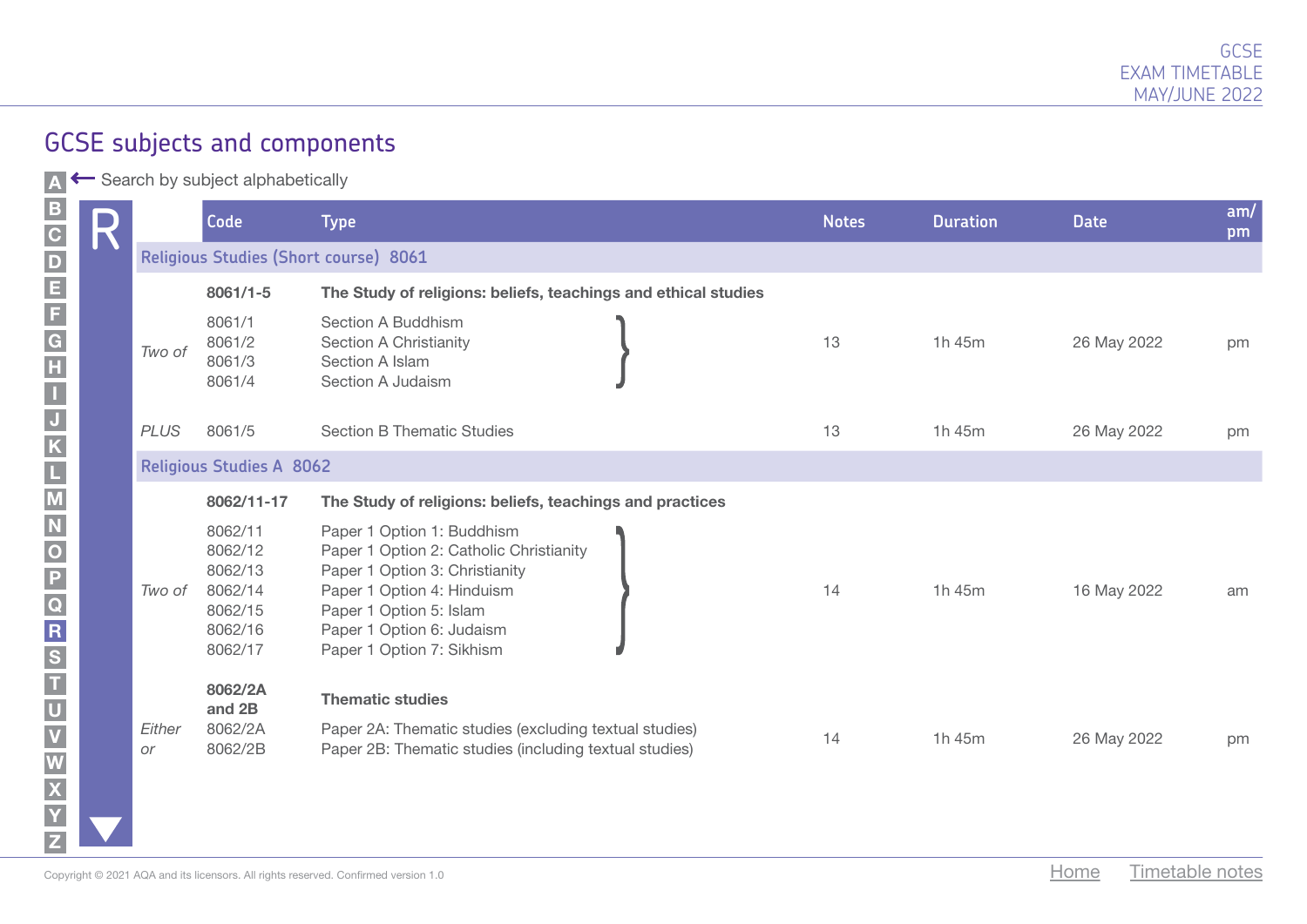| R |                              | Code                                     | <b>Type</b>                                                                                                                                  | <b>Notes</b> | <b>Duration</b> | <b>Date</b> | am/<br>pm |
|---|------------------------------|------------------------------------------|----------------------------------------------------------------------------------------------------------------------------------------------|--------------|-----------------|-------------|-----------|
|   |                              | <b>Religious Studies B 8063</b>          |                                                                                                                                              |              |                 |             |           |
|   |                              | 8063/1<br>8063/1                         | <b>Catholic Christianity</b><br>Paper 1: Catholic Christianity                                                                               |              | 1h 45m          | 16 May 2022 | am        |
|   |                              | 8063/2A, 2B,<br>2X and 2Y                | Chosen religion and perspectives of faith                                                                                                    |              |                 |             |           |
|   | Either<br>or<br>Either<br>or | 8063/2A<br>8063/2B<br>8063/2X<br>8063/2Y | Paper 2A: Perspectives on faith (themes)<br>Paper 2B: Perspectives on faith (textual studies themes)<br>Paper 2X: Islam<br>Paper 2Y: Judaism |              | 1h 45m          | 26 May 2022 | pm        |
|   |                              |                                          |                                                                                                                                              |              |                 |             |           |
|   |                              |                                          |                                                                                                                                              |              |                 |             |           |
|   |                              |                                          |                                                                                                                                              |              |                 |             |           |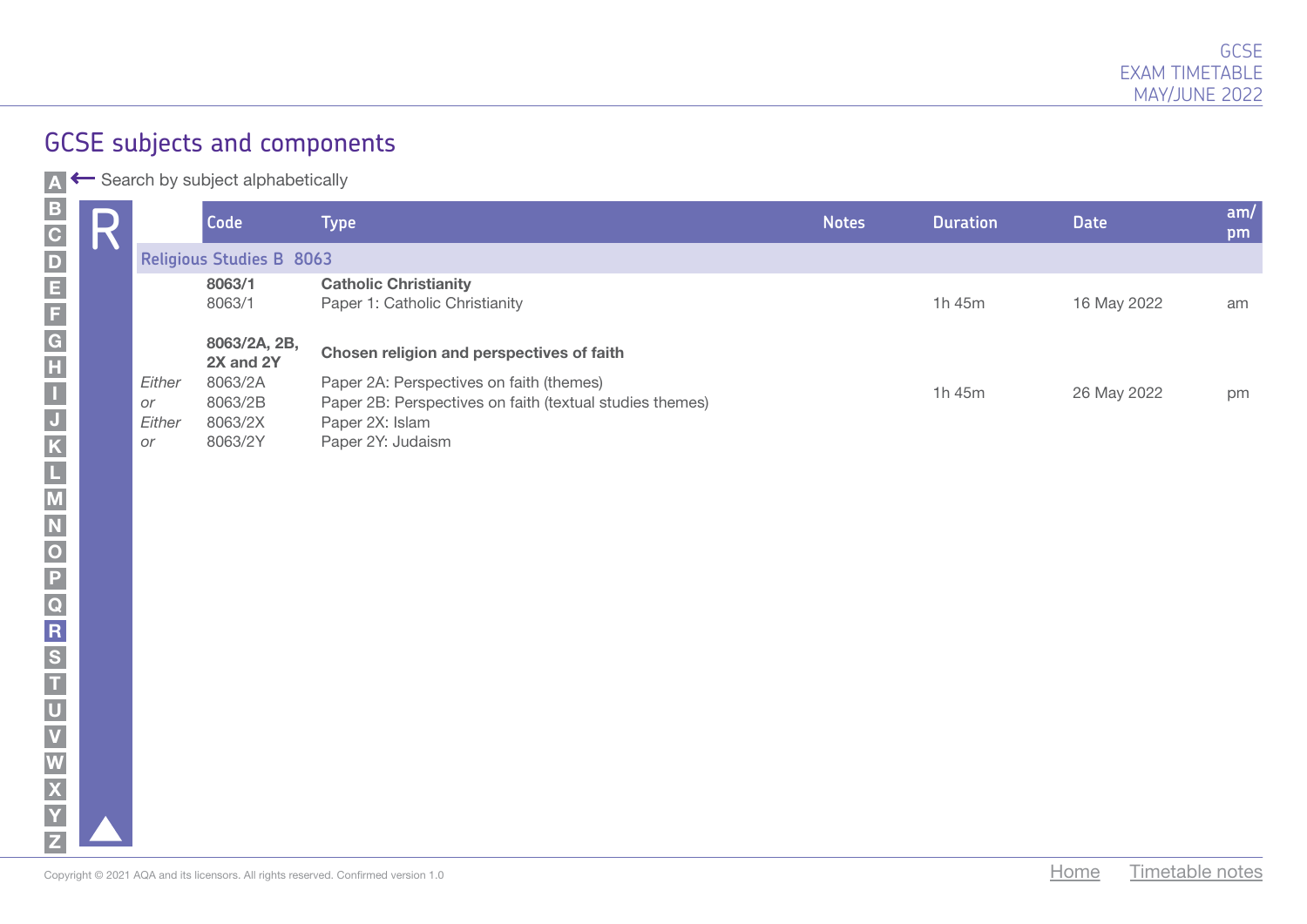A ← Search by subject alphabetically

|                                                                                               | D | Code                                                                                 | <b>Type</b>                                                                                              | <b>Notes</b> | <b>Duration</b>                                                       | <b>Date</b>                                                                                                            | am/<br>pm                        |
|-----------------------------------------------------------------------------------------------|---|--------------------------------------------------------------------------------------|----------------------------------------------------------------------------------------------------------|--------------|-----------------------------------------------------------------------|------------------------------------------------------------------------------------------------------------------------|----------------------------------|
|                                                                                               |   | Sociology 8192                                                                       |                                                                                                          |              |                                                                       |                                                                                                                        |                                  |
|                                                                                               |   | 8192/1<br>8192/2                                                                     | The Sociology of Families and Education<br>The Sociology of Crime and Deviance and Social Stratification |              | 1h 45m<br>1h 45m                                                      | 16 May 2022<br>10 June 2022                                                                                            | pm<br>pm                         |
|                                                                                               |   | Spanish 8698                                                                         |                                                                                                          |              |                                                                       |                                                                                                                        |                                  |
|                                                                                               |   | 8698/LF<br>8698/LH<br>8698/RF<br>8698/RH<br>8698/SF<br>8698/SH<br>8698/WF<br>8698/WH | Listening<br>Listening<br>Reading<br>Reading<br>Speaking test<br>Speaking test<br>Writing<br>Writing     | 17<br>17     | 35m<br>45m<br>45m<br>1h<br>Submit by<br>Submit by<br>1h 05m<br>1h 20m | 26 May 2022<br>26 May 2022<br>26 May 2022<br>26 May 2022<br>23 May 2022<br>23 May 2022<br>17 June 2022<br>17 June 2022 | am<br>am<br>am<br>am<br>am<br>am |
|                                                                                               |   | <b>Statistics 8382</b>                                                               |                                                                                                          |              |                                                                       |                                                                                                                        |                                  |
| N   Y   X   S   Y   C   H   M   D   D   O   Z   S   L   X   Y   H   D   M   M   M   D   O   W |   | 8382/1F<br>8382/1H<br>8382/2F<br>8382/2H                                             | Written<br>Written<br>Written<br>Written                                                                 |              | 1h 45m<br>1h 45m<br>1h 45m<br>1h 45m                                  | 14 June 2022<br>14 June 2022<br>24 June 2022<br>24 June 2022                                                           | pm<br>pm<br>am<br>am             |
|                                                                                               |   | Copyright © 2021 AQA and its licensors. All rights reserved. Confirmed version 1.0   |                                                                                                          |              |                                                                       | Home<br>Timetable notes                                                                                                |                                  |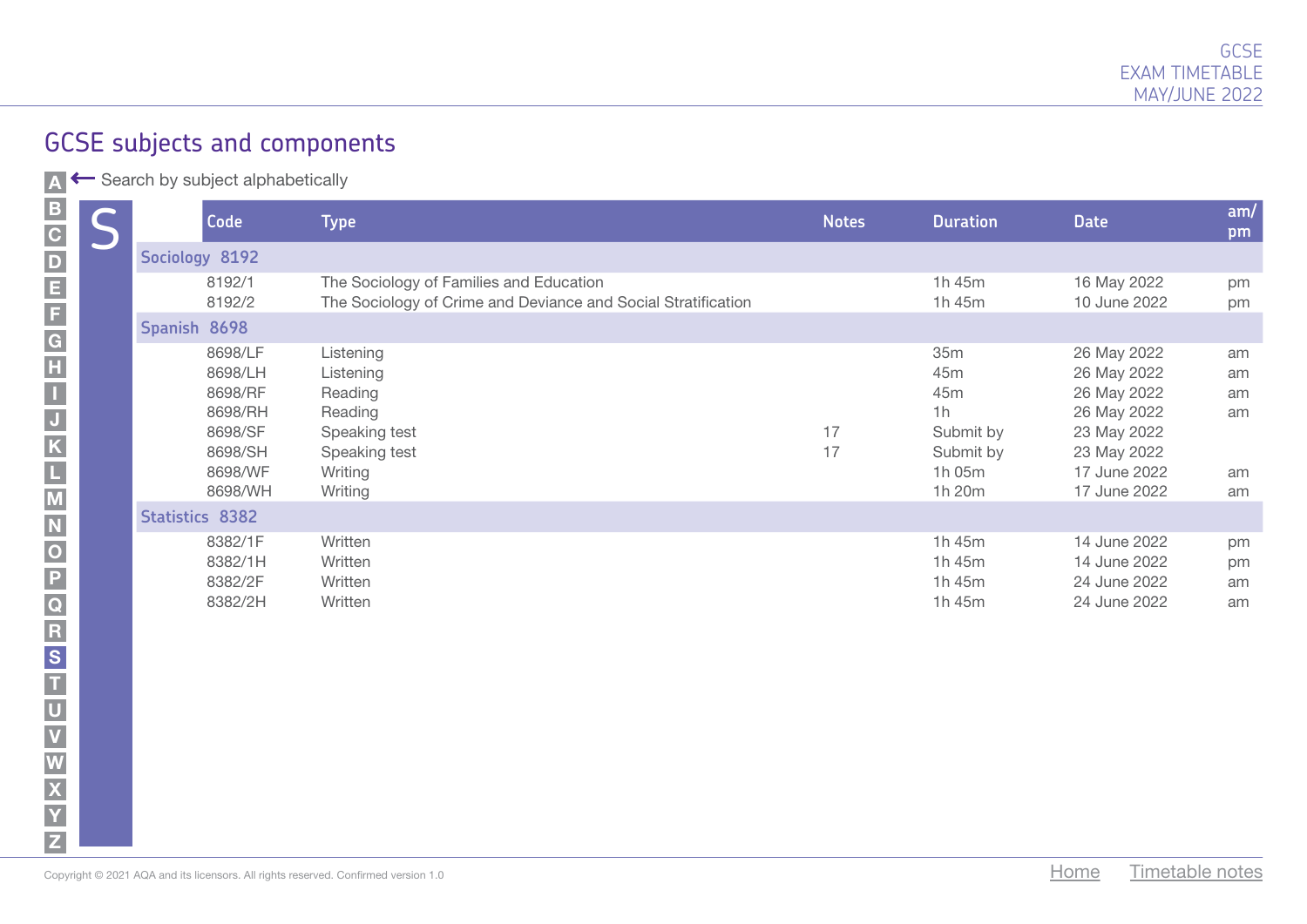| <b>Code</b>      | ${\sf Type}$ ${\sf I}$ | <b>Notes</b> | <b>Duration</b> | <b>Date</b>  | am/<br>pm |
|------------------|------------------------|--------------|-----------------|--------------|-----------|
| <b>Urdu 8648</b> |                        |              |                 |              |           |
| 8648/LF          | Listening              |              | 35m             | 17 May 2022  | pm        |
| 8648/LH          | Listening              |              | 45m             | 17 May 2022  | pm        |
| 8648/RF          | Reading                |              | 45m             | 17 May 2022  | pm        |
| 8648/RH          | Reading                |              | 1h              | 17 May 2022  | pm        |
| 8648/SF          | Speaking test          | 17           | Submit by       | 23 May 2022  |           |
| 8648/SH          | Speaking test          | 17           | Submit by       | 23 May 2022  |           |
| 8648/WF          | Writing                |              | 1h 05m          | 07 June 2022 | pm        |
| 8648/WH          | Writing                |              | 1h 20m          | 07 June 2022 | pm        |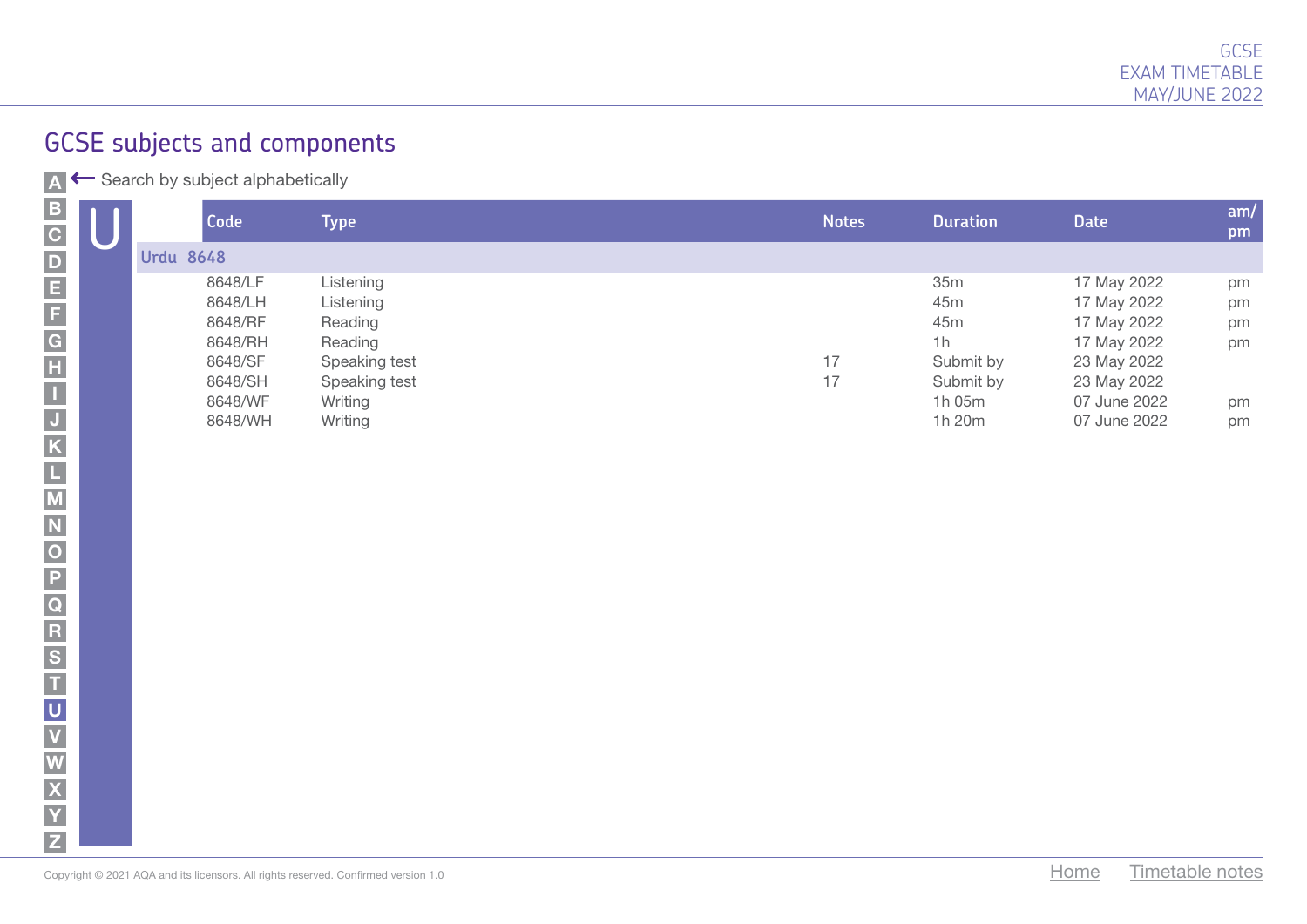## AQA Certificates

| Code             | Type                                            | <b>Notes</b> | <b>Duration</b>  | <b>Date</b>                  | am/<br>pm |
|------------------|-------------------------------------------------|--------------|------------------|------------------------------|-----------|
|                  | Level 2 Certificate in Further Mathematics 8365 |              |                  |                              |           |
| 8365/1<br>8365/2 | Paper 1<br>Paper 2                              |              | 1h 45m<br>1h 45m | 08 June 2022<br>22 June 2022 | pm<br>pm  |
|                  |                                                 |              |                  |                              |           |
|                  |                                                 |              |                  |                              |           |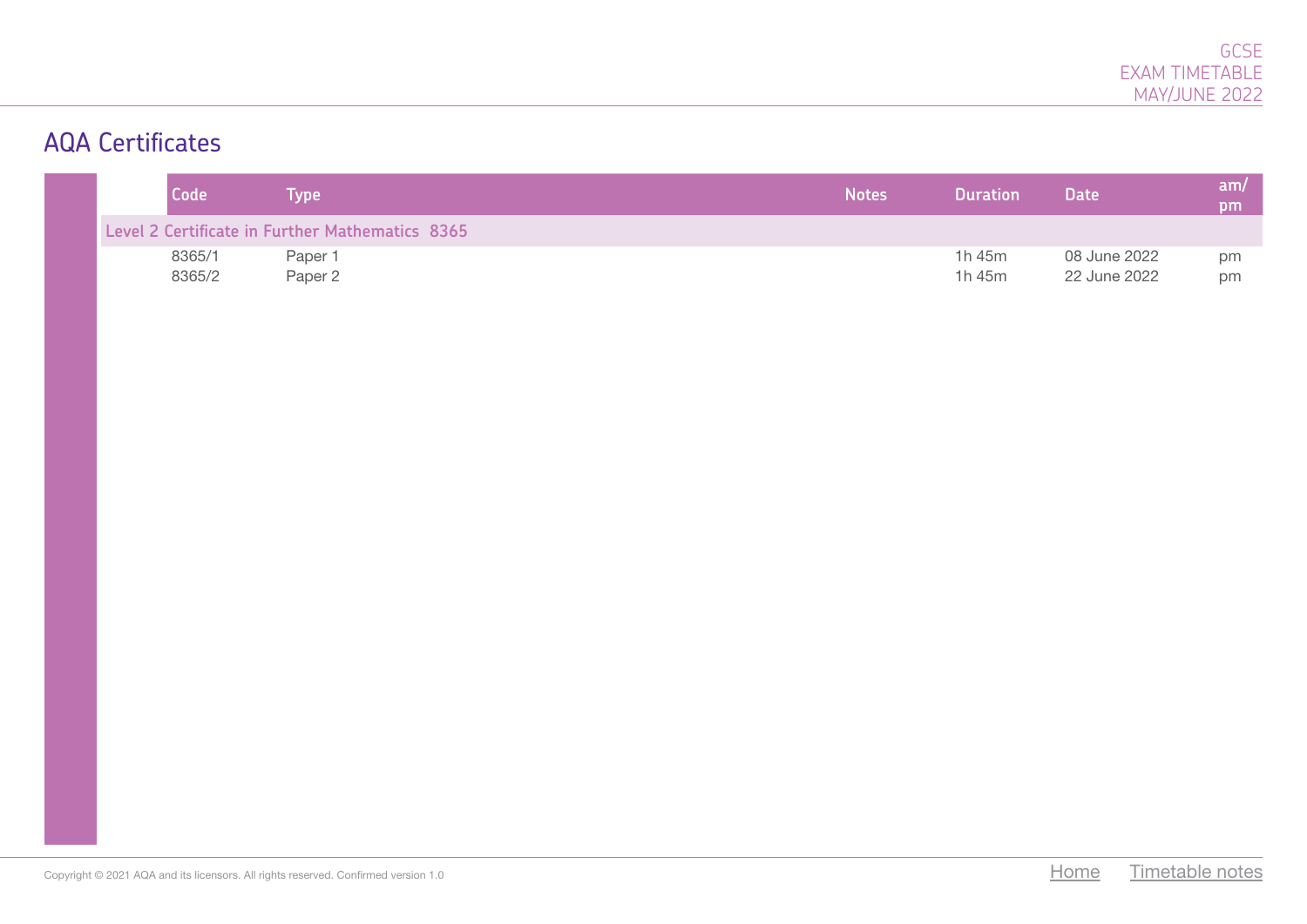# Entry Level Certificate

| Code                                | <b>Type</b>                                                       | <b>Notes</b>           | <b>Duration</b>        | <b>Date</b>                | am/<br>pm |
|-------------------------------------|-------------------------------------------------------------------|------------------------|------------------------|----------------------------|-----------|
| <b>Mathematics 5930</b>             |                                                                   |                        |                        |                            |           |
| 5930                                | Portfolio of externally-set and teacher controlled<br>assignments | 7 & 10                 | Submit by              | 15 May 2022                |           |
| Science 5960                        |                                                                   |                        |                        |                            |           |
| 5961                                | Portfolio of externally-set and teacher controlled<br>assignments | 7 & 10                 | Submit by              | 15 May 2022                |           |
| 5962                                | Portfolio of externally-set and teacher controlled<br>assignments | 7 & 10                 | Submit by              | 15 May 2022                |           |
| Step Up to English - Gold Step 5973 |                                                                   |                        |                        |                            |           |
| 5973/1                              | Non-exam assessment                                               | 7, 9 & 10              | Submit by              | 15 May 2022                |           |
| 5973/2                              | Non-exam assessment                                               | 7, 9 & 10              | Submit by              | 15 May 2022                |           |
|                                     | Step Up to English - Silver Step 5972                             |                        |                        |                            |           |
| 5972/1<br>5972/2                    | Non-exam assessment<br>Non-exam assessment                        | 7, 9 & 10<br>7, 9 & 10 | Submit by<br>Submit by | 15 May 2022<br>15 May 2022 |           |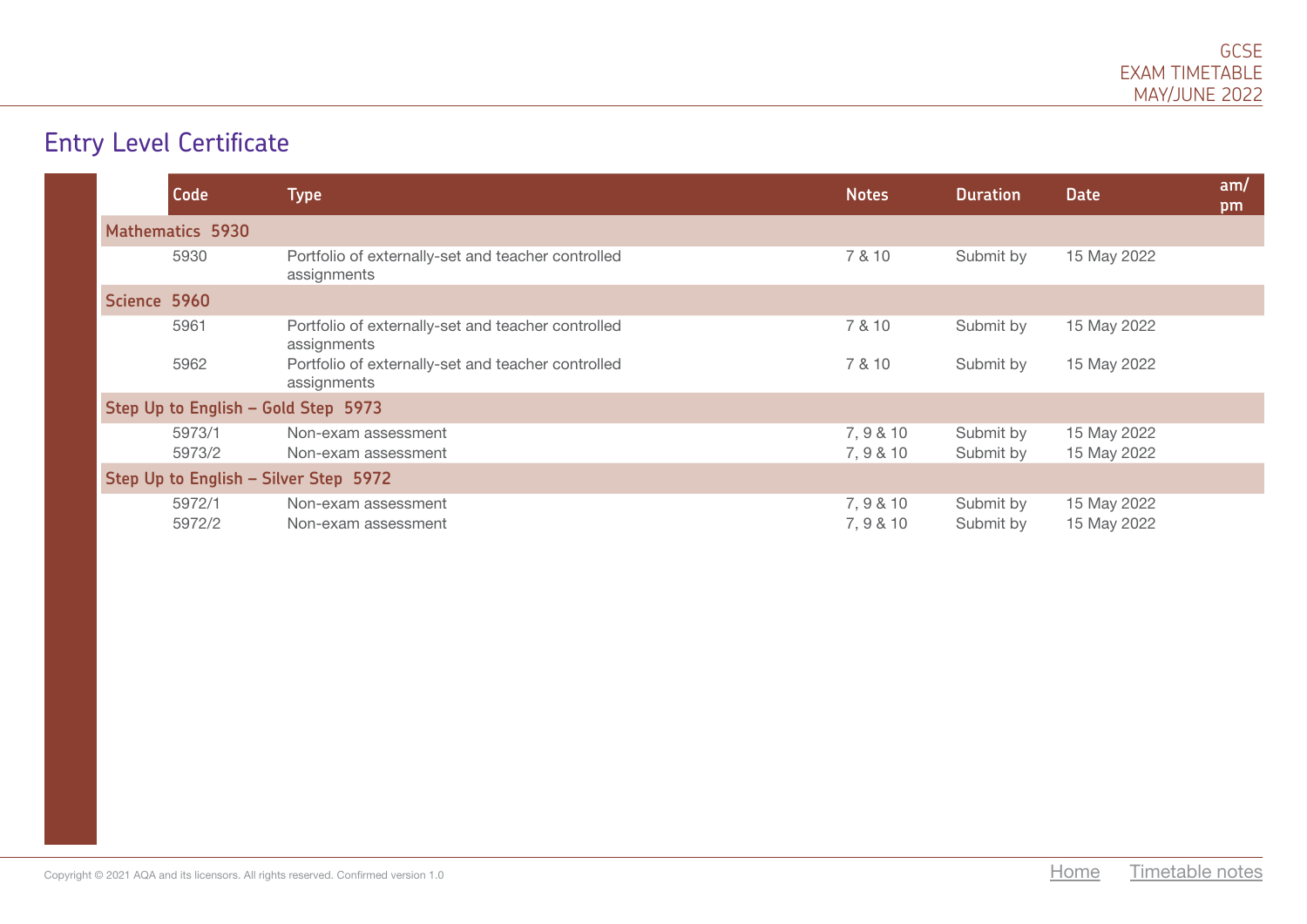## Foundation Certificate of Secondary Education

| Code                           | <b>Type</b>                                                    | <b>Notes</b> | <b>Duration</b> | <b>Date</b> | am/<br>pm |
|--------------------------------|----------------------------------------------------------------|--------------|-----------------|-------------|-----------|
| <b>Chinese (Mandarin) 8973</b> |                                                                |              |                 |             |           |
| 8973                           | Portfolio of externally-set and teacher controlled assignments | 7 & 10       | Submit by       | 15 May 2022 |           |
|                                | Chinese (Mandarin) (Short Course - Spoken) 8971                |              |                 |             |           |
| 8971                           | Portfolio of externally-set and teacher controlled assignments | 7 & 10       | Submit by       | 15 May 2022 |           |
|                                | Chinese (Mandarin) (Short Course - Written) 8972               |              |                 |             |           |
| 8972                           | Portfolio of externally-set and teacher controlled assignments | 7 & 10       | Submit by       | 15 May 2022 |           |
| French 8958                    |                                                                |              |                 |             |           |
| 8958                           | Portfolio of externally-set and teacher controlled assignments | 7 & 10       | Submit by       | 15 May 2022 |           |
|                                | French (Short Course - Spoken) 8956                            |              |                 |             |           |
| 8956                           | Portfolio of externally-set and teacher controlled assignments | 7 & 10       | Submit by       | 15 May 2022 |           |
|                                | French (Short Course - Written) 8957                           |              |                 |             |           |
| 8957                           | Portfolio of externally-set and teacher controlled assignments | 7 & 10       | Submit by       | 15 May 2022 |           |
| German 8968                    |                                                                |              |                 |             |           |
| 8968                           | Portfolio of externally-set and teacher controlled assignments | 7 & 10       | Submit by       | 15 May 2022 |           |
|                                | German (Short Course - Spoken) 8966                            |              |                 |             |           |
| 8966                           | Portfolio of externally-set and teacher controlled assignments | 7 & 10       | Submit by       | 15 May 2022 |           |
|                                | German (Short Course - Written) 8967                           |              |                 |             |           |
| 8967                           | Portfolio of externally-set and teacher controlled assignments | 7 & 10       | Submit by       | 15 May 2022 |           |
| Spanish 8998                   |                                                                |              |                 |             |           |
| 8998                           | Portfolio of externally-set and teacher controlled assignments | 7 & 10       | Submit by       | 15 May 2022 |           |
|                                | Spanish (Short Course - Spoken) 8996                           |              |                 |             |           |
| 8996                           | Portfolio of externally-set and teacher controlled assignments | 7 & 10       | Submit by       | 15 May 2022 |           |
|                                | Spanish (Short Course - Written) 8997                          |              |                 |             |           |
| 8997                           | Portfolio of externally-set and teacher controlled assignments | 7 & 10       | Submit by       | 15 May 2022 |           |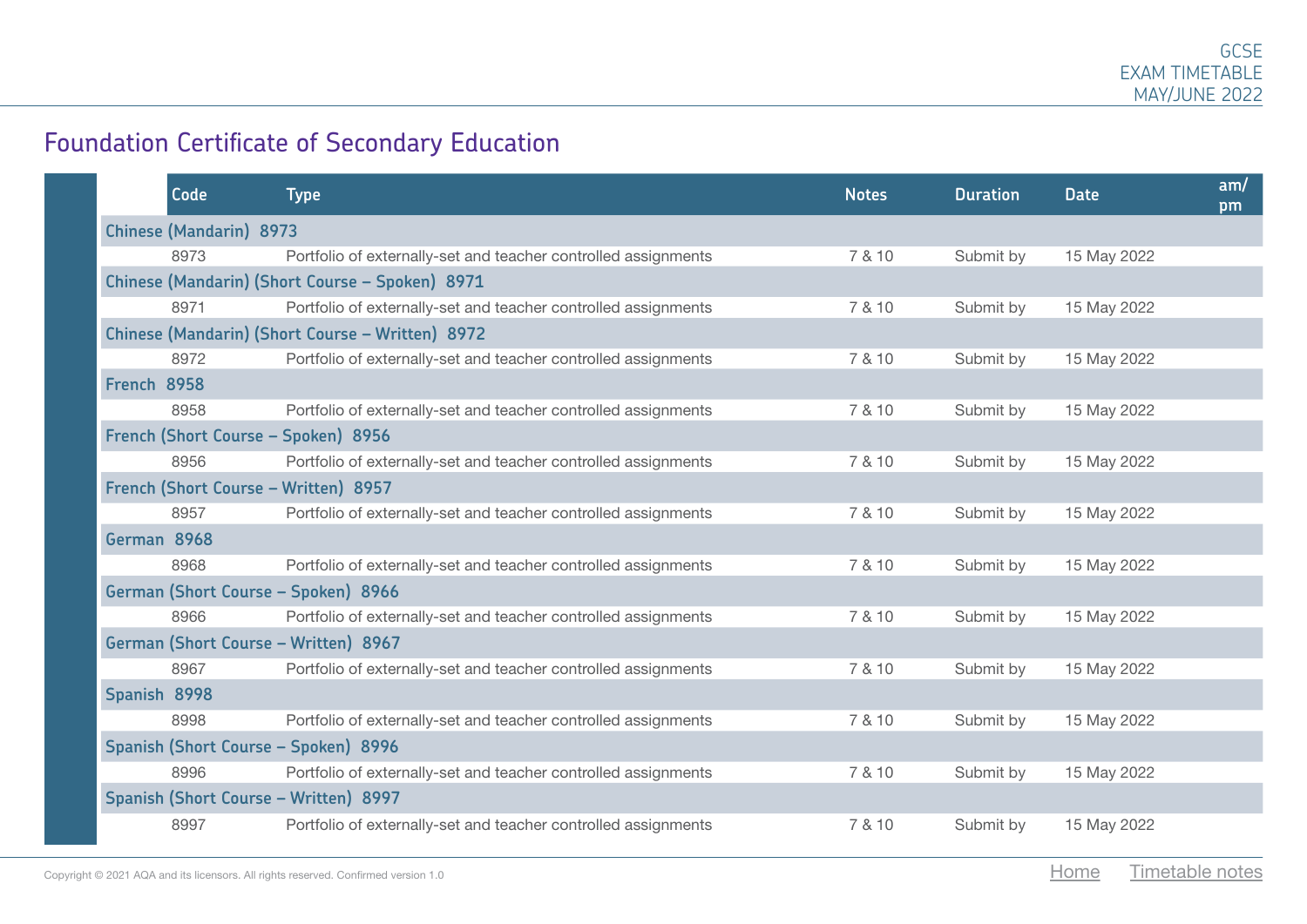# Projects

|  | Code                                   | Type                       | <b>Notes</b> | <b>Duration</b> | <b>Date</b> | am/<br>pm |
|--|----------------------------------------|----------------------------|--------------|-----------------|-------------|-----------|
|  | <b>Level 1 Foundation Project 7991</b> |                            |              |                 |             |           |
|  | 7991                                   | Level 1 Foundation Project | 10           | Submit by       | 15 May 2022 |           |
|  | Level 2 Higher Project 7992            |                            |              |                 |             |           |
|  | 7992                                   | Level 2 Higher Project     | 10           | Submit by       | 15 May 2022 |           |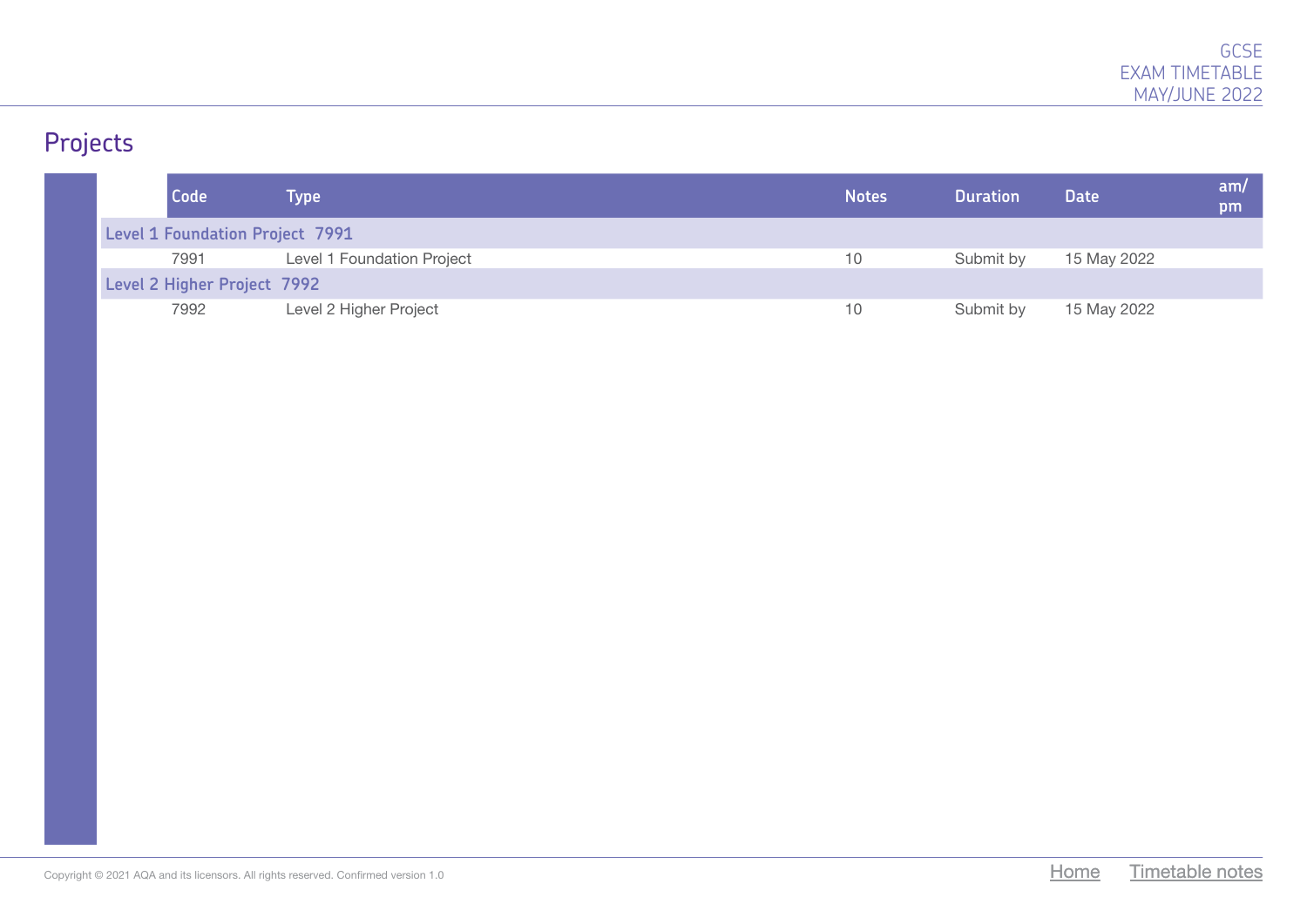# L1/L2 Awards

| Code                        | <b>Type</b>                            | <b>Notes</b> | <b>Duration</b> | <b>Date</b> | am/<br>pm |
|-----------------------------|----------------------------------------|--------------|-----------------|-------------|-----------|
| <b>Performing Arts 3746</b> |                                        |              |                 |             |           |
| PER1                        | Unit 1: Unlocking creativity           | 10           | Submit by       | 07 May 2022 |           |
| PER <sub>2</sub>            | Unit 2: The production/performance     | 10           | Submit by       | 07 May 2022 |           |
| PER <sub>3</sub>            | Unit 3: The performing arts experience |              | 1h 30m          | 24 May 2022 | рm        |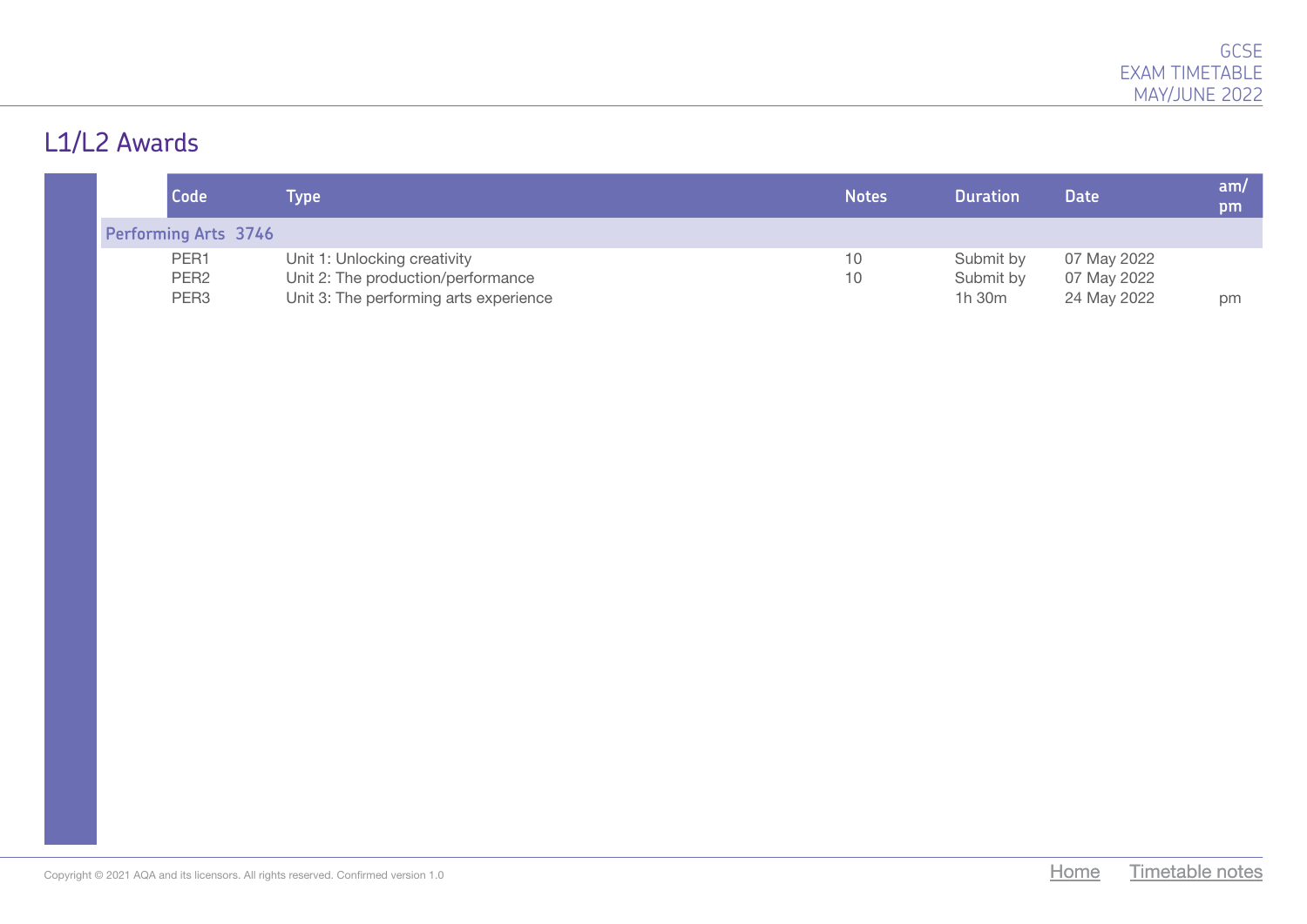## Week view: Monday 16 May – Friday 20 May

| <b>Morning</b>                                                |                                                                                                                                                  |                   |                                 | <b>Date</b>                     | Afternoon                                          |                                                                                                                                                 |                   |                                                           |
|---------------------------------------------------------------|--------------------------------------------------------------------------------------------------------------------------------------------------|-------------------|---------------------------------|---------------------------------|----------------------------------------------------|-------------------------------------------------------------------------------------------------------------------------------------------------|-------------------|-----------------------------------------------------------|
| <b>Code</b>                                                   | <b>Subject</b>                                                                                                                                   |                   | <b>Duration</b>                 |                                 | Code                                               | <b>Subject</b>                                                                                                                                  |                   | <b>Duration</b>                                           |
| 8062/11-17<br>8063/1                                          | Religious Studies A Paper 1<br>Religious Studies B Paper 1                                                                                       |                   | 1h 45m<br>1h 45m                | <b>Monday</b><br><b>16 May</b>  | 8525/1A<br>8525/1B<br>8525/1C<br>8192/1            | <b>Computer Science</b><br><b>Computer Science</b><br><b>Computer Science</b><br>Sociology Paper 1                                              |                   | 2h<br>2h<br>2h<br>1h 45m                                  |
| 8461/1F and<br>1H<br>8465/1F and<br>1H<br>8464/B/1F<br>and 1H | Biology Paper 1 (both tiers)<br>Combined Science: Synergy Paper 1<br>(both tiers)<br>Combined Science: Trilogy - Biology<br>Paper 1 (both tiers) | F&H<br>F&H<br>F&H | 1h 45m<br>1h 45m<br>$1h$ 15 $m$ | <b>Tuesday</b><br><b>17 May</b> | 8182/1<br>8648/LF<br>8648/LH<br>8648/RF<br>8648/RH | Psychology Paper 1<br>Urdu Paper 1<br>Urdu Paper 1<br>Urdu Paper 3<br>Urdu Paper 3                                                              | H<br>Н            | 1h 45m<br>35m<br>45m<br>45 <sub>m</sub><br>1 <sub>h</sub> |
| 8700/1                                                        | English Language Paper 1                                                                                                                         |                   | 1h 45m                          | Wednesday<br><b>18 May</b>      | 8136/1<br>8668/LF<br>8668/LH<br>8668/RF<br>8668/RH | <b>Economics Paper 1</b><br>German Paper 1<br>German Paper 1<br>German Paper 3<br>German Paper 3                                                | F<br>H.<br>F<br>H | 1h 45m<br>35 <sub>m</sub><br>45 <sub>m</sub><br>45m<br>1h |
| 8145/1B/A-<br>1B/E                                            | History Paper 1, Section B                                                                                                                       |                   | 1h                              | <b>Thursday</b><br>$19$ May     | 8261/W<br>8633/LF<br>8633/LH<br>8633/RF<br>8633/RH | Drama<br>Italian Paper 1<br>Italian Paper 1<br>Italian Paper 3<br>Italian Paper 3                                                               | F<br>H<br>F<br>H  | 1h 45m<br>35m<br>45m<br>45 <sub>m</sub><br>1 <sub>h</sub> |
| 8300/1F and<br>1H                                             | Mathematics Paper 1 (non-calculator)<br>(both tiers)                                                                                             | F&H               | 1h 30m                          | Friday<br><b>20 May</b>         | 8132/1<br>8673/LF<br>8673/LH<br>8673/RF<br>8673/RH | <b>Business Paper 1</b><br>Chinese (Mandarin) Paper 1<br>Chinese (Mandarin) Paper 1<br>Chinese (Mandarin) Paper 3<br>Chinese (Mandarin) Paper 3 | F<br>Н<br>F<br>H  | 1h 45m<br>35m<br>45m<br>45 <sub>m</sub><br>1h             |

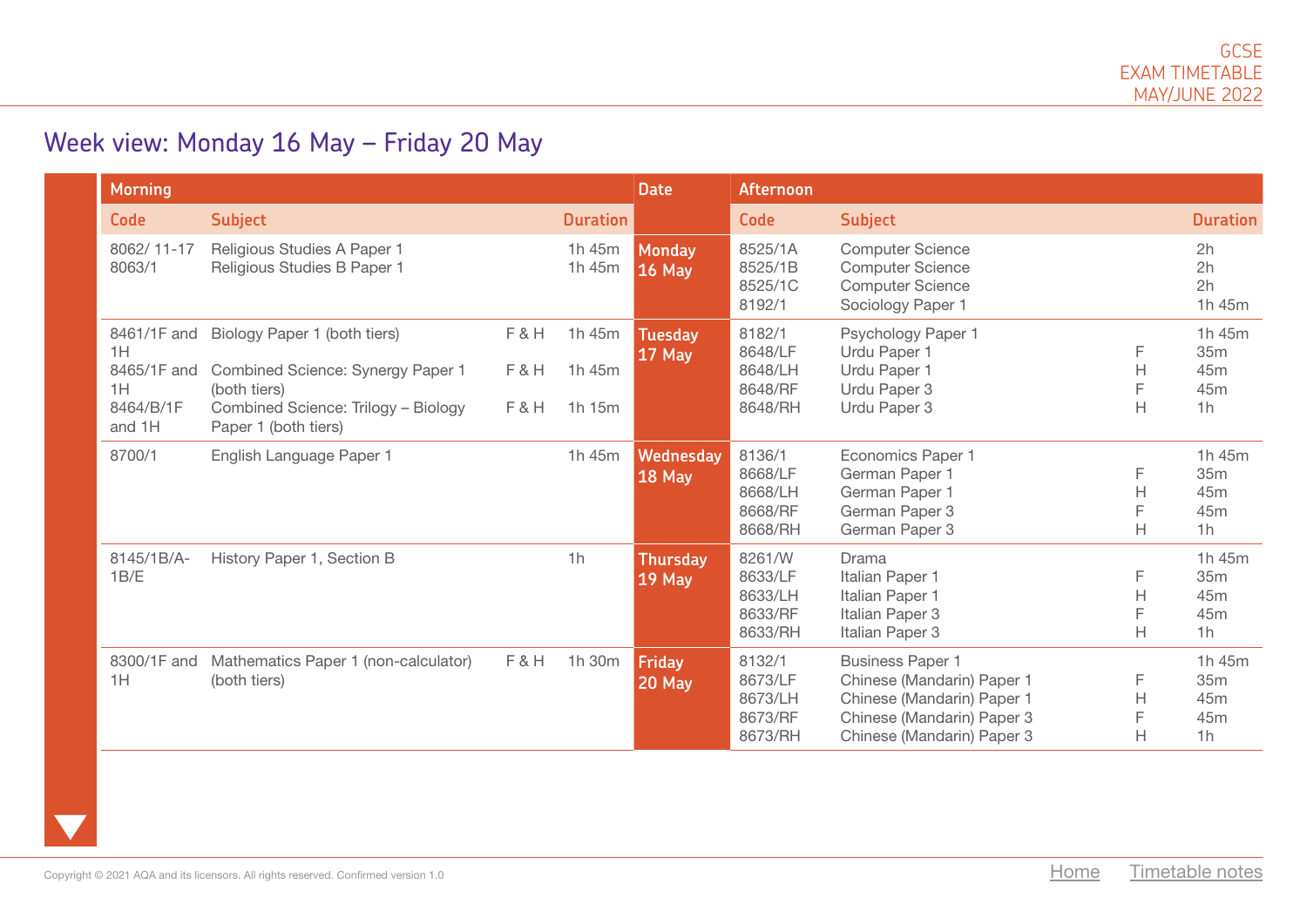## Week view: Monday 23 May – Friday 27 May

| <b>Morning</b>                           |                                                                                                 |                  |                                                                         | <b>Date</b>                     | <b>Afternoon</b>                                               |                                                                                                   |             |                                                                       |
|------------------------------------------|-------------------------------------------------------------------------------------------------|------------------|-------------------------------------------------------------------------|---------------------------------|----------------------------------------------------------------|---------------------------------------------------------------------------------------------------|-------------|-----------------------------------------------------------------------|
| <b>Code</b>                              | <b>Subject</b>                                                                                  |                  | <b>Duration</b>                                                         |                                 | <b>Code</b>                                                    | <b>Subject</b>                                                                                    |             | <b>Duration</b>                                                       |
| 8035/1                                   | Geography Paper 1                                                                               |                  | 1h 30m                                                                  | <b>Monday</b><br><b>23 May</b>  | 8100/1                                                         | Citizenship Studies Paper 1                                                                       |             | 1h 45m                                                                |
| 8658/LF<br>8658/LH<br>8658/RF<br>8658/RH | French Paper 1<br>French Paper 1<br>French Paper 3<br>French Paper 3                            | F<br>Н<br>F<br>Н | 35 <sub>m</sub><br>45 <sub>m</sub><br>45 <sub>m</sub><br>1 <sub>h</sub> | <b>Tuesday</b><br><b>24 May</b> | PER <sub>3</sub><br>8582/1                                     | Performing arts Unit 3: The performing<br>arts experience<br><b>Physical Education Paper 1</b>    |             | 1h 30m<br>1h 15m                                                      |
| 8702/1M, 1N<br>and 1P                    | <b>English Literature Paper 1</b>                                                               |                  | 50m per<br>option                                                       | Wednesday<br><b>25 May</b>      | 8638/LF<br>8638/LH<br>8638/RF<br>8638/RH<br>8572/1             | Bengali Paper 1<br>Bengali Paper 1<br>Bengali Paper 3<br>Bengali Paper 3<br>Media Studies Paper 1 | F<br>н<br>Н | 35m<br>45 <sub>m</sub><br>45 <sub>m</sub><br>1 <sub>h</sub><br>1h 30m |
| 8698/LF<br>8698/LH<br>8698/RF<br>8698/RH | Spanish Paper 1<br>Spanish Paper 1<br>Spanish Paper 3<br>Spanish Paper 3                        | F<br>Н<br>F<br>H | 35m<br>45m<br>45m<br>1 <sub>h</sub>                                     | <b>Thursday</b><br>$26$ May     | $8061/1 - 5$<br>8062/2A and<br>2B<br>8063/2A, 2B,<br>2X and 2Y | Religious Studies (Short course)<br>Religious Studies A Paper 2<br>Religious Studies B Paper 2    |             | 1h 45m<br>1h 45m<br>1h 45m                                            |
| 8462/1F and<br>1H<br>8464/C/1F<br>and 1H | Chemistry Paper 1 (both tiers)<br>Combined Science: Trilogy - Chemistry<br>Paper 1 (both tiers) | F&H<br>F&H       | 1h 45m<br>1h 15m                                                        | <b>Friday</b><br><b>27 May</b>  | 8525/2                                                         | <b>Computer Science</b>                                                                           |             | 1h 45m                                                                |

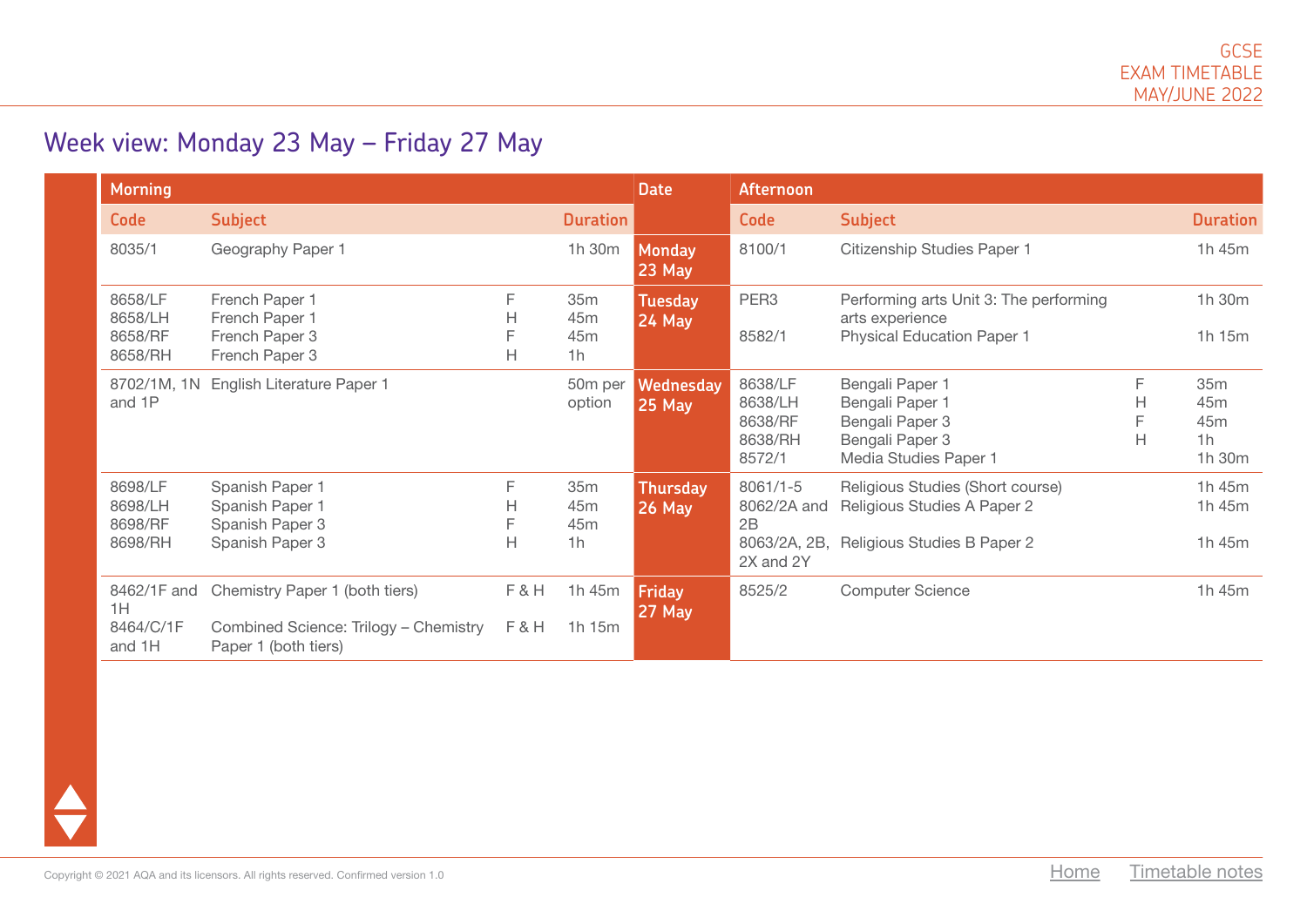#### Week view: Monday 6 June – Friday 10 June

| <b>Morning</b>                                     |                                                                                                                   |                  |                                                | <b>Date</b>                | Afternoon                                               |                                                                                                                                                  |                   |                            |
|----------------------------------------------------|-------------------------------------------------------------------------------------------------------------------|------------------|------------------------------------------------|----------------------------|---------------------------------------------------------|--------------------------------------------------------------------------------------------------------------------------------------------------|-------------------|----------------------------|
| <b>Code</b>                                        | <b>Subject</b>                                                                                                    |                  | <b>Duration</b>                                |                            | <b>Code</b>                                             | <b>Subject</b>                                                                                                                                   |                   | <b>Duration</b>            |
| 8673/WF<br>8673/WH<br>8136/2<br>8668/WF<br>8668/WH | Chinese (Mandarin) Paper 4<br>Chinese (Mandarin) Paper 4<br>Economics Paper 2<br>German Paper 4<br>German Paper 4 | F<br>H<br>F<br>н | 1h 05m<br>1h 20m<br>1h 45m<br>1h 05m<br>1h 20m | Monday<br>6 June           | 8182/2                                                  | Psychology Paper 2                                                                                                                               |                   | 1h 45m                     |
| 8300/2F and<br>2H                                  | Mathematics Paper 2 (calculator)<br>(both tiers)                                                                  | F&H              | 1h 30m                                         | <b>Tuesday</b><br>7 June   | 8035/2<br>8648/WF<br>8648/WH                            | Geography Paper 2<br>Urdu Paper 4<br>Urdu Paper 4                                                                                                | F<br>H            | 1h 30m<br>1h 05m<br>1h 20m |
| 8702/2                                             | English Literature Paper 2                                                                                        |                  | 1h 45m                                         | <b>Wednesday</b><br>8 June | 8365/1                                                  | Level 2 Certificate in Further<br>mathematics Paper 1                                                                                            | Cert              | 1h 45m                     |
| 8145/1A/A-<br>1A/D                                 | History Paper 1, Section A                                                                                        |                  | 1 <sub>h</sub>                                 | <b>Thursday</b><br>9 June  | 8465/2F and<br>2H<br>8464/P/1F<br>and 1H<br>8463/1F and | Combined Science: Synergy Paper 2<br>(both tiers)<br>Combined Science: Trilogy - Physics<br>Paper 1 (both tiers)<br>Physics Paper 1 (both tiers) | F&H<br>F&H<br>F&H | 1h 45m<br>1h 15m<br>1h 45m |
| 8700/2                                             | English Language Paper 2                                                                                          |                  | 1h 45m                                         | Friday<br>10 June          | 1H<br>8582/2<br>8192/2                                  | <b>Physical Education Paper 2</b><br>Sociology Paper 2                                                                                           |                   | 1h 15m<br>1h 45m           |

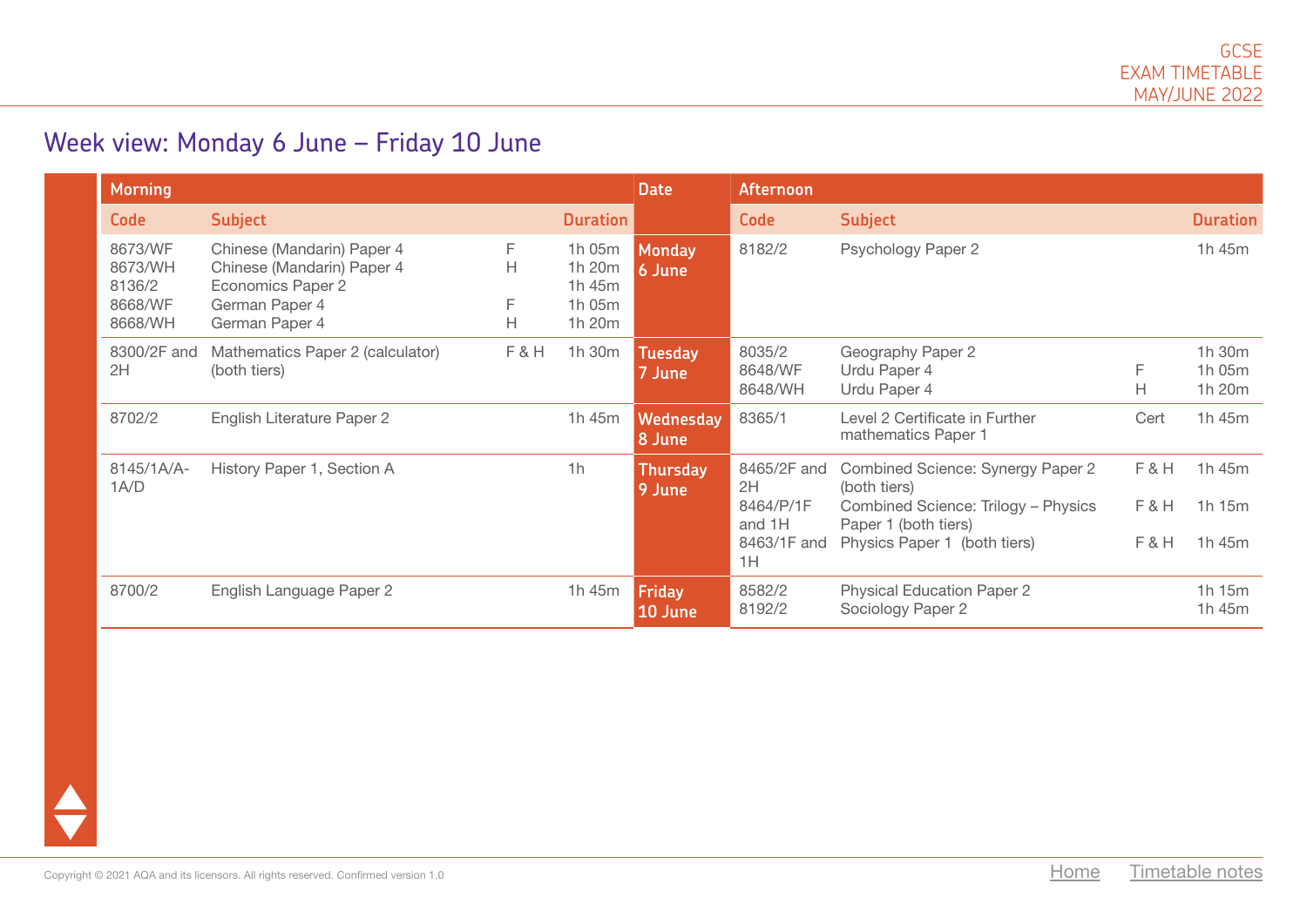## Week view: Monday 13 June – Friday 17 June

| Morning                                                       |                                                                                                                                                              |        |                            | <b>Date</b>                 | <b>Afternoon</b>                                                                                                               |                                                                                                                                                                                                                                                                                                |                                                   |                                                                                                                     |
|---------------------------------------------------------------|--------------------------------------------------------------------------------------------------------------------------------------------------------------|--------|----------------------------|-----------------------------|--------------------------------------------------------------------------------------------------------------------------------|------------------------------------------------------------------------------------------------------------------------------------------------------------------------------------------------------------------------------------------------------------------------------------------------|---------------------------------------------------|---------------------------------------------------------------------------------------------------------------------|
| Code                                                          | <b>Subject</b>                                                                                                                                               |        | <b>Duration</b>            |                             | Code                                                                                                                           | <b>Subject</b>                                                                                                                                                                                                                                                                                 |                                                   | <b>Duration</b>                                                                                                     |
| 8300/3F and<br>3H                                             | Mathematics Paper 3 (calculator)<br>(both tiers)                                                                                                             | F&H    | 1h 30m                     | <b>Monday</b><br>13 June    | 8132/2                                                                                                                         | <b>Business Paper 2</b>                                                                                                                                                                                                                                                                        |                                                   | 1h 45m                                                                                                              |
| 8035/3                                                        | Geography Paper 3                                                                                                                                            |        | 1 <sub>h</sub>             | <b>Tuesday</b><br>14 June   | 8638/WF<br>8638/WH<br>8100/2<br>8633/WF<br>8633/WH<br>8572/2<br>8678/LF<br>8678/LH<br>8678/RF<br>8678/RH<br>8382/1F<br>8382/1H | Bengali Paper 4<br>Bengali Paper 4<br>Citizenship Studies Paper 2<br>Italian Paper 4<br>Italian Paper 4<br>Media Studies Paper 2<br>Modern Hebrew Paper 1<br>Modern Hebrew Paper 1<br>Modern Hebrew Paper 3<br>Modern Hebrew Paper 3<br><b>Statistics Paper 1</b><br><b>Statistics Paper 1</b> | F<br>$\overline{H}$<br>F<br>H<br>F<br>H<br>Н<br>H | 1h 05m<br>1h 20m<br>1h 45m<br>1h 05m<br>1h 20m<br>1h 30m<br>35m<br>45m<br>45m<br>1 <sub>h</sub><br>1h 45m<br>1h 45m |
| 8461/2F and<br>2H<br>8465/3F and<br>3H<br>8464/B/2F<br>and 2H | Biology Paper 2 (both tiers)<br>Combined Science: Synergy Paper 3 F & H<br>(both tiers)<br>Combined Science: Trilogy - Biology F & H<br>Paper 2 (both tiers) | F&H    | 1h 45m<br>1h 45m<br>1h 15m | <b>Wednesday</b><br>15 June | 8552/W<br>8683/LF<br>8683/LH<br>8683/RF<br>8683/RH                                                                             | Design & Technology<br>Panjabi Paper 1<br>Panjabi Paper 1<br>Panjabi Paper 3<br>Panjabi Paper 3                                                                                                                                                                                                | F<br>Н<br>Н                                       | 2h<br>35m<br>45m<br>45m<br>1h                                                                                       |
| 8145/2A/A-<br>2A/C                                            | History Paper 2, Section A                                                                                                                                   |        | 1h                         | <b>Thursday</b><br>16 June  | 8658/WF<br>8658/WH                                                                                                             | French Paper 4<br>French Paper 4                                                                                                                                                                                                                                                               | F<br>H                                            | 1h 05m<br>1h 20m                                                                                                    |
| 8698/WF<br>8698/WH                                            | Spanish Paper 4<br>Spanish Paper 4                                                                                                                           | F<br>Н | 1h 05m<br>1h 20m           | Friday<br>17 June           | 8688/LF<br>8688/LH<br>8688/RF<br>8688/RH                                                                                       | Polish Paper 1<br>Polish Paper 1<br>Polish Paper 3<br>Polish Paper 3                                                                                                                                                                                                                           | F<br>H<br>H                                       | 35m<br>45m<br>45m<br>1h                                                                                             |

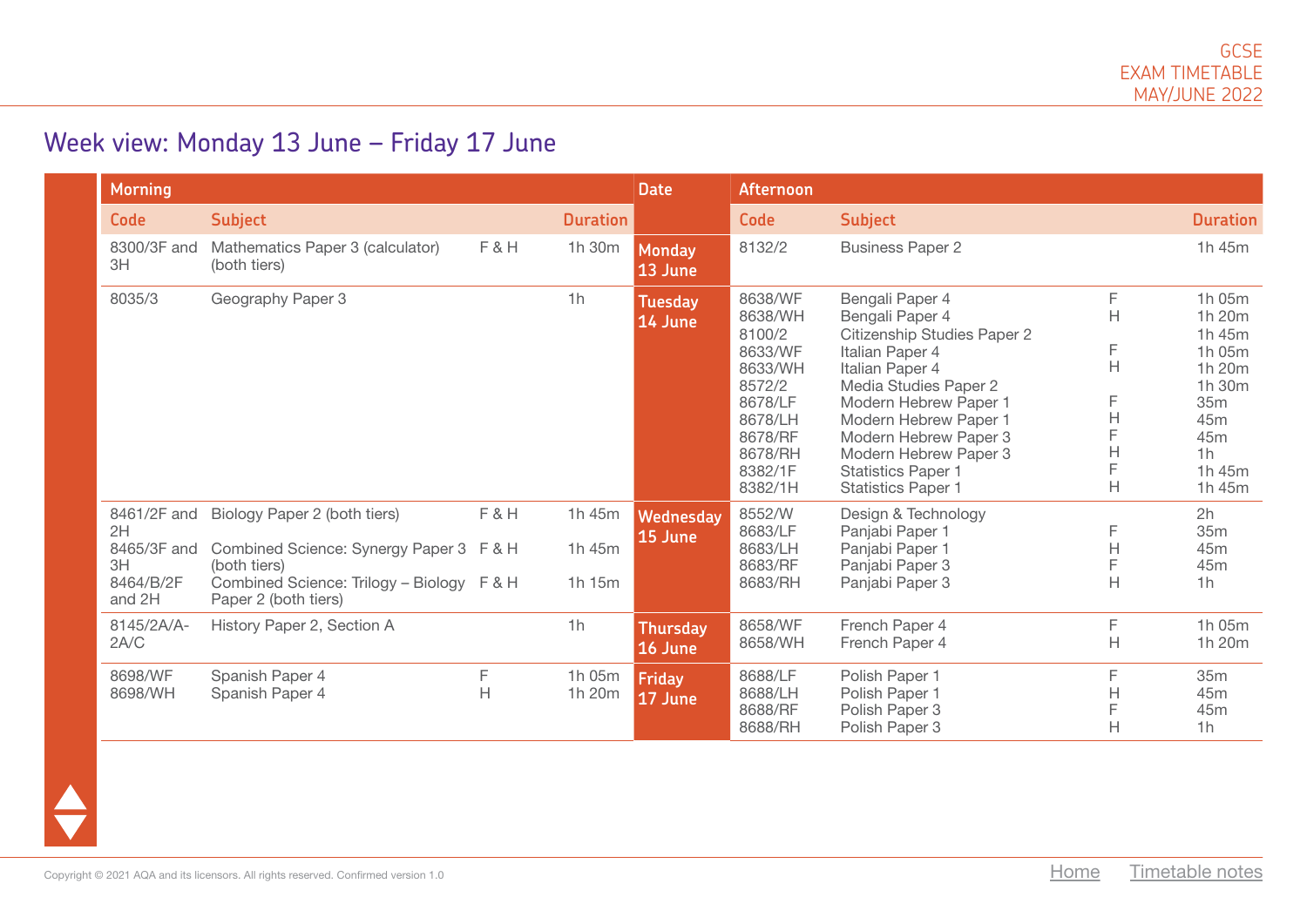## Week view: Monday 20 June – Friday 24 June

| <b>Morning</b>      |                                                               |        |                  | <b>Date</b>              | Afternoon |                                                       |      |                 |
|---------------------|---------------------------------------------------------------|--------|------------------|--------------------------|-----------|-------------------------------------------------------|------|-----------------|
| Code                | <b>Subject</b>                                                |        | <b>Duration</b>  |                          | Code      | <b>Subject</b>                                        |      | <b>Duration</b> |
| 8462/2F and<br>2H   | Chemistry Paper 2 (both tiers)                                | F&H    | 1h 45m           | <b>Monday</b>            | 8585/W    | Food preparation and nutrition                        |      | 1h 45m          |
| 8465/4F and<br>4H   | Combined Science: Synergy Paper 4<br>(both tiers)             | $F$ &H | 1h 45m           | 20 June                  |           |                                                       |      |                 |
| 8464/C/2F<br>and 2H | Combined Science: Trilogy -<br>Chemistry Paper 2 (both tiers) | F&H    | 1h 15m           |                          |           |                                                       |      |                 |
| 8145/2B/A-<br>2B/D  | History Paper 2, Section B                                    |        | 1h               | <b>Tuesday</b>           | 8236/W    | Dance                                                 |      | 1h 30m          |
|                     |                                                               |        |                  | 21 June                  |           |                                                       |      |                 |
| 8852/W<br>8271/W    | Engineering<br>Music                                          |        | 2h<br>1h 30m     | Wednesday<br>22 June     | 8365/2    | Level 2 Certificate in Further<br>mathematics Paper 2 | Cert | 1h 45m          |
| 8464/P/2F<br>and 2H | Combined Science: Trilogy -<br>Physics Paper 2 (both tiers)   | F&H    | 1h 15m           | <b>Thursday</b>          |           |                                                       |      |                 |
| 8463/2F and<br>2H   | Physics Paper 2 (both tiers)                                  | F&H    | 1h 45m           | 23 June                  |           |                                                       |      |                 |
| 8382/2F<br>8382/2H  | <b>Statistics Paper 2</b><br><b>Statistics Paper 2</b>        | F<br>H | 1h 45m<br>1h 45m | <b>Friday</b><br>24 June |           |                                                       |      |                 |